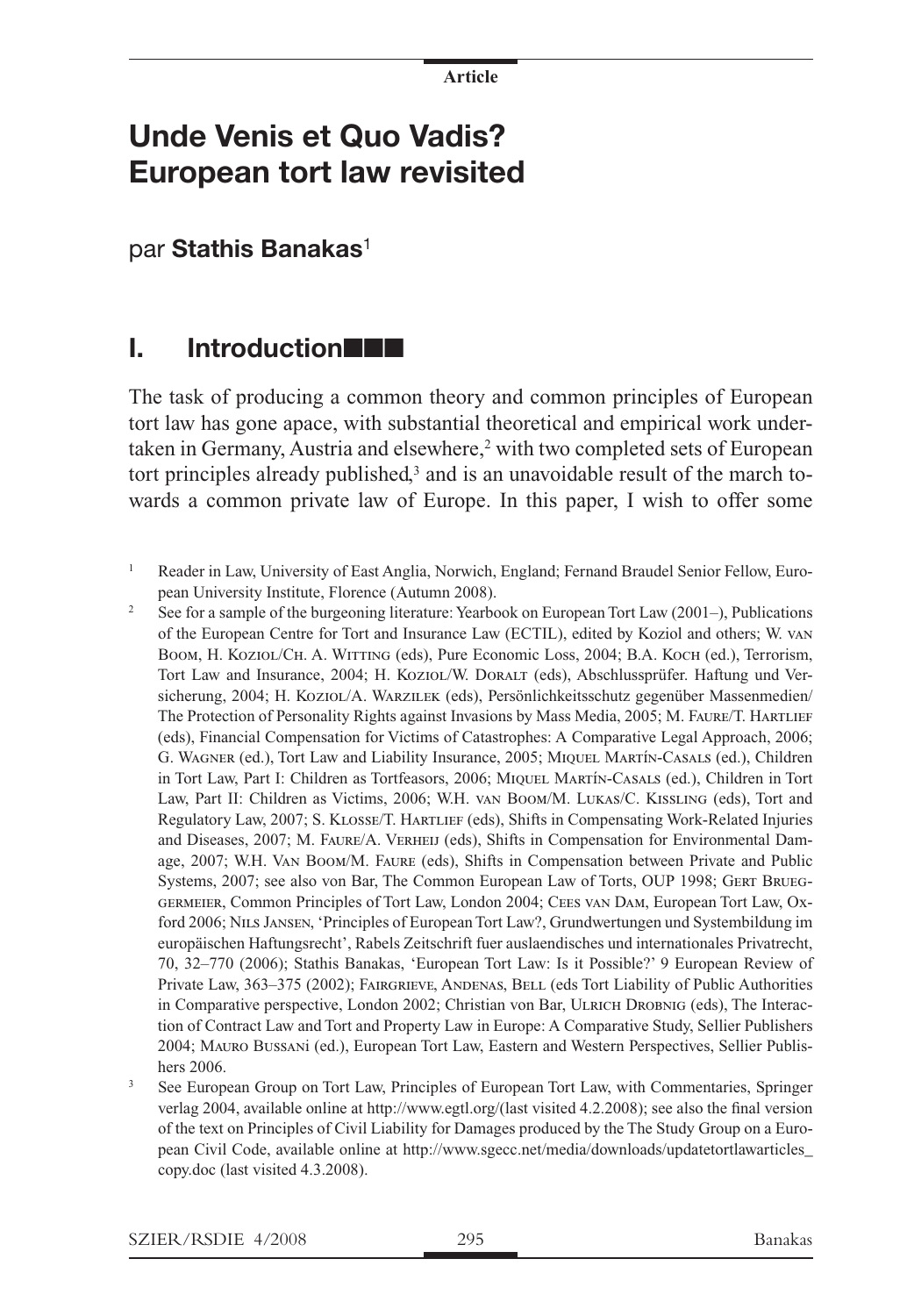thoughts on a *new* European tort law from the other side of the English channel, from a jurisdiction that stands alone (together with Ireland) in not sharing the roots and culture of Roman law in Europe,<sup>4</sup> and from a country that is regularly seen as politically unfriendly to greater European integration. I am, however, encouraged by the voice of an English scholar, who is generally considered to be one of the most authoritative and brilliant masters of the common law, a defender of its purity and originality, but who simultaneously, is also known for his devotion to translating modern German masterpieces of European legal science into English. He once wrote:

'law is ... [the] cement ... and faith in law ... [the] spiritual foundation' of the European  $Union<sup>5</sup>$ 

The European role of tort law in the private enforcement of European Community legal standards and principles has recently been placed centre stage by major judgments of the European Court of Justice, such as *Munoz*<sup>6</sup> and *Manfredi*.<sup>7</sup> Nevertheless, fragmented and incoherent law that changes every time a citizen of the United Europe crosses the narrow frontiers of the country of his birth cannot cement anything. I can clearly hear the other voices noting the diversity of legal culture, concepts and techniques in European legal systems, and who are alarmed by the spectre of uniformity at the expense of tradition, language and dogmatic elegance. To be sure, these are important worries,<sup>8</sup> but does anyone wish to seriously argue that such considerations should stand in the way of improving the lot of European citizens? The point can be made with reference to several European harmonisation measures that have already been accomplished in the field of the law of civil liability, and which are important in real rather than simply academic terms. One example is enough: the Product Liabil-

- <sup>4</sup> But see a different view in DAVID IBBETSON, 'Harmonisation of the Law of Tort and Delict: A Comparative and Historical Perspective', in R. Zimmermann (ed.), Grundstrukturen des Europäischen Deliktrechts, 2003, 133 f.
- <sup>5</sup> Tony Weir, Foreword to Reinhard Zimmermann, The Law of Obligations, Roman Foundations of the Civilian Tradition, OUP 1996; see also HELMUT KOZIOL, Comparative Law - A Must in the European Union: Demonstrated by Tort Law as an Example, Journal of Tort Law Volume 1/Issue 3 (October 2007), available online at http://www.bepress.com/jtl/vol1/iss3/(last visited 19.3.2008).
- <sup>6</sup> Case C-253/00, Muñoz and Fruiticola [2002] ECR I-7289 (of 17 September 2002), [2002] 3 C.M.L.R. 26; see GERRIT BETLEM, 'Torts, A European Ius Commune and the Private Enforcement of Community Law,' [2005] Cambridge Law Journal 126.
- <sup>7</sup> Joined cases 295/04 to 298/04, Vincenzo Manfredi v Lloyd Adriatico Assicurazioni SpA (295/04) etc., 13 July 2006 (ECJ) 37–52; see note by Giorgio Afferni in European review of contract law 2007, 179–190; Francisco Marcos/Albert Sánchez Graells, 'Towards a European Tort Law? Damages actions for breach of the EC antitrust rules: harmonising Tort Law through the back door?', SSRN Working Papers, available online at http://papers.ssrn.com/sol3/papers.cfm?abstract\_ id=1028963#PaperDownload (last visited 4.2.2008).
- <sup>8</sup> See Pierre Legrand, 'Sens et non-sens d'un code civil européen', (1996) Revue Internationale de Droit Compare, 779, and 'Against a European Civil Code', 60 Modern L. Rev 44 (1997).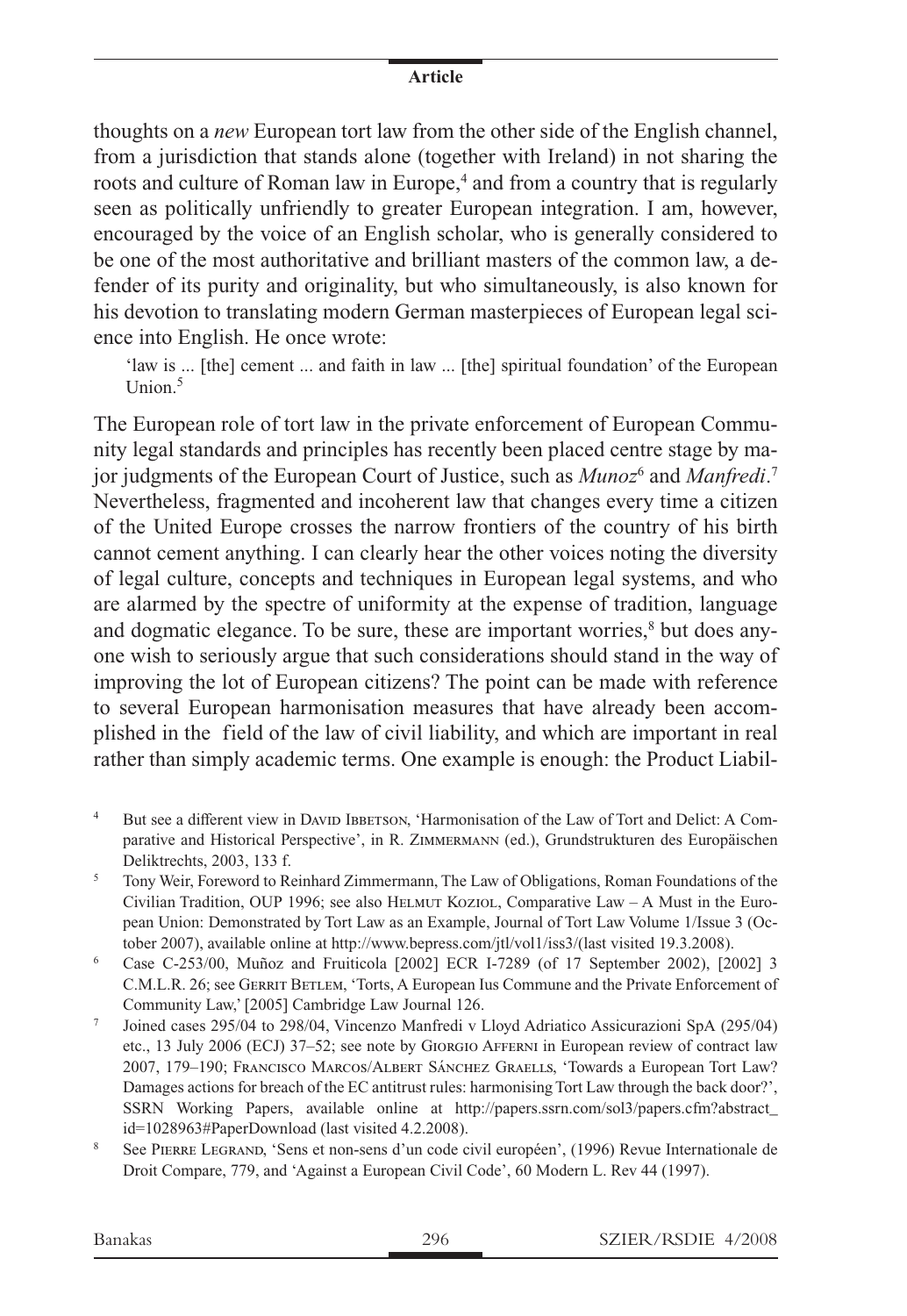ity Directive of 1985, which despite its lack of elegance and theoretical purity and its disregard for subtle conceptual divergences in national legal systems and for traditional principles and techniques, has proved highly successful in promoting the uniform civil law enforcement of standards in product safety across the European Union.

In the ongoing process of harmonisation of European private law, Swiss law is far from an outside observer, looking in with interest. European legal developments are, as is well known, followed closely in Switzerland, where more often than not, major European private law is swiftly incorporated into Swiss law, as the example of the Product Liability Directive of 1985 demonstrates.<sup>9</sup> Additionally, Swiss legal doctrine and several leading Swiss scholars,<sup>10</sup> often contribute new and original ideas directly to the debate on European private law. Later on in this paper, I will seek to illustrate this contribution with particular reference to one important and forward-looking Swiss civil liability principle, which bridges the gap between contract and tort law, namely the principle of extra-contractual liability for reasonable reliance (Vertrauenshaftung).<sup>11</sup>

## **II.** nnn

Let me now offer a comparative overview of the three leading European tort traditions: English, French and German law; their richness and diversity hides the fact that all three aim at the same results but use cumbersome and often unnecessarily complicated conceptual apparatuses.

- <sup>9</sup> The Swiss Product Liability Act, enacted on January 1, 1994, largely adheres to the principles of EC Directive 85/374, and provides for strict liability of a manufacturer, importer or supplier for death, injuries, damages or destruction of an object for private use caused by a defective product. Article 8 provides that the liability of a producer to an injured person may not be limited or excluded by contract.
- <sup>10</sup> Professor Franz Werro of the University of Fribourg is currently the Chair of the Tort group in the Common Core of European Private Law project, and joint editor and editor of two volumes in the series already published: see MAURO BUSSANI AND UGO MATTEI (eds), The Common Core of European Private Law, 2002.
- <sup>11</sup> See, generally, CHAPPUIS, CHRISTINE/WINIGER, BÉNÉDICT (Hrsg.), La responsabilité fondée sur la confiance, Vertrauenshaftung, Zürich 2001; Kramer, Ernst A./Probst, Th., Bundesgerichtspraxis zum Allgemeinen Teil des Schweizerischen Obligationenrechts, Zürich 2003. See also my article 'Liability for Incorrect Financial Information: Theory and Practice in a General Clause System and in a Protected Interests System', in 7 European Review of Private Law 261–286, (1999), for a Comparative study of English, French and German law.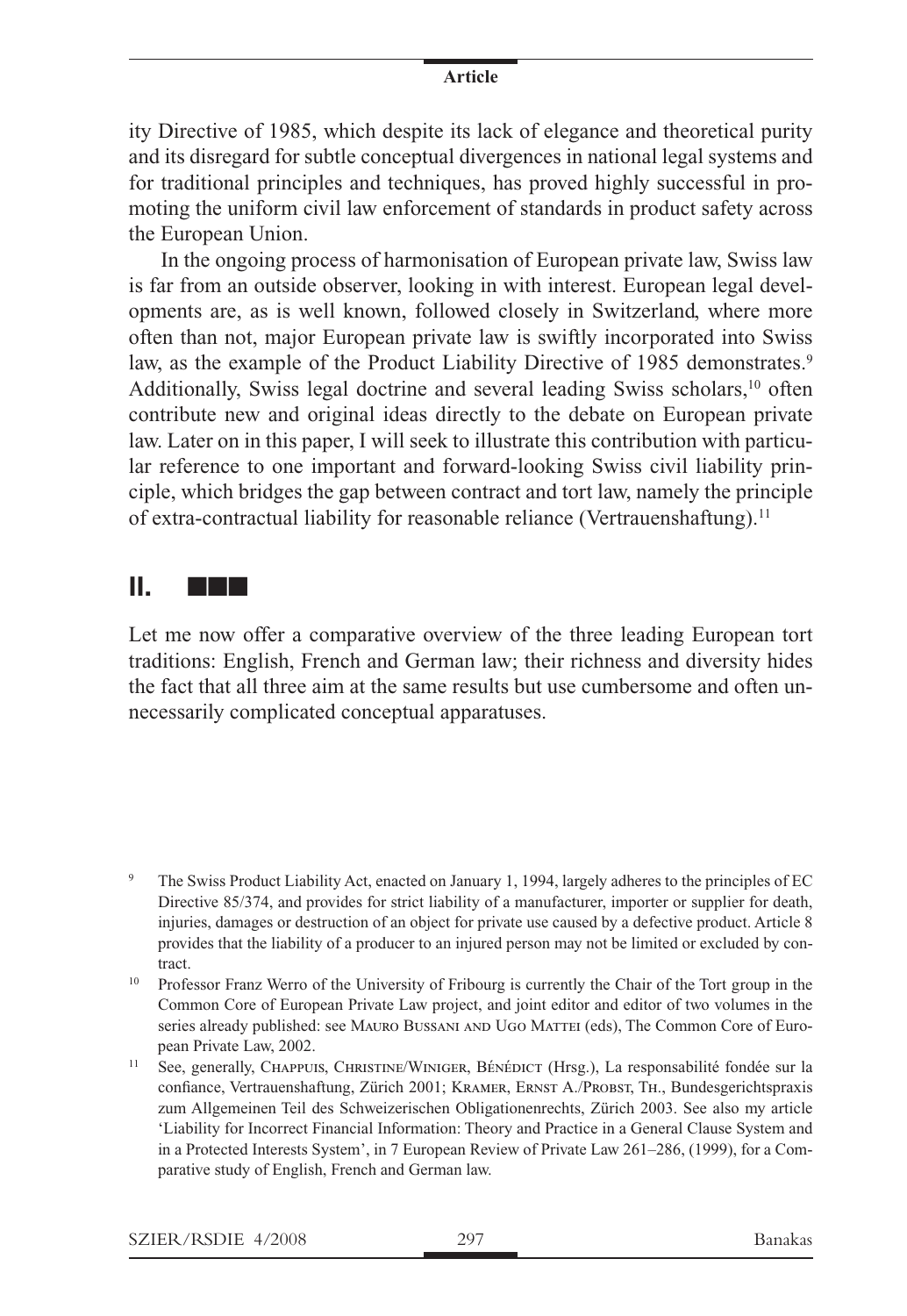### **A.** nnn

English law can be described as an 'open' case-law system, in which, as Cardozo J. put it, the truths given by induction tend to form the premises for new deductions.12 The development of the English law of tort was characterised by a separate evolution of individual torts until the advent of *Donoghue* v *Stevenson*13 and the generic tort of negligence. Negligence, together with another 'generic' tort, Nuisance, now provides the main actions for non-premeditated harm. Before the landmark case of *Hedley Byrne,*14 there was also a strong judicial conviction, sometimes referred to as the product of a certain 'principle' of common law, documented in a wealth of precedent, that there could be no liability for non-premeditated harm of a purely financial nature, except in special circumstances, including those where an action for public nuisance might lie. It must be noted here that, as some recent developments have also indicat(ed.), the common law attitude to non-premeditated financial harm, both before and after Hedley Byrne, is better explained as the product of a design of tortious liability based on the significance of the *kind* of injury caus(ed.), rather than the quality of the interest involved. In this respect, Anglo-American law is stylistically quite different from both French and German law. This difference is a primary reason that certain outwardly similar concepts, rules or even general principles of liability perform dissimilar functions in each of the three systems.15

### **B. NNN**

The French and German tort systems are founded upon codified rules and principles. They are both, however, much less 'closed' than might be expected. In France, in particular, the application of the laconic provisions of the general clauses of arts. 1382 et seq. of the Code Civil can only be understood in the light of the principles and rules contained in the massive volume of jurisprudence that these provisions have generated. The courts have creat(ed.), in applying those provisions, a body of case law that has made the French law of tor-

<sup>&</sup>lt;sup>12</sup> CARDOZO, The Nature of the Judicial Process, 1921, p. 124, see also COING, Grundzüge der Rechtsphilosophie 2nd ed., p. 347 f.; see also the remark by Atiyah: '...the [common law] system works as a whole even if we cannot say why it works and what rational purpose the different bits may serve': P.S. Atiyah, Pragmatism and theory in english law, London 1987, p. 34.

<sup>13</sup> [1932] A.C. 562.

<sup>14</sup> See the account of English law before *Hedley Byrne* in Atiyah (1967) 83 Law Quarterly Review 249 f.

<sup>&</sup>lt;sup>15</sup> On 'functionality' as the basic methodological principle of Comparative Law see ZwEIGERT/KOTZ (Weir) An Introduction to Comparative Law, I, 2nd ed., 1987, p. 28 f., with important further references.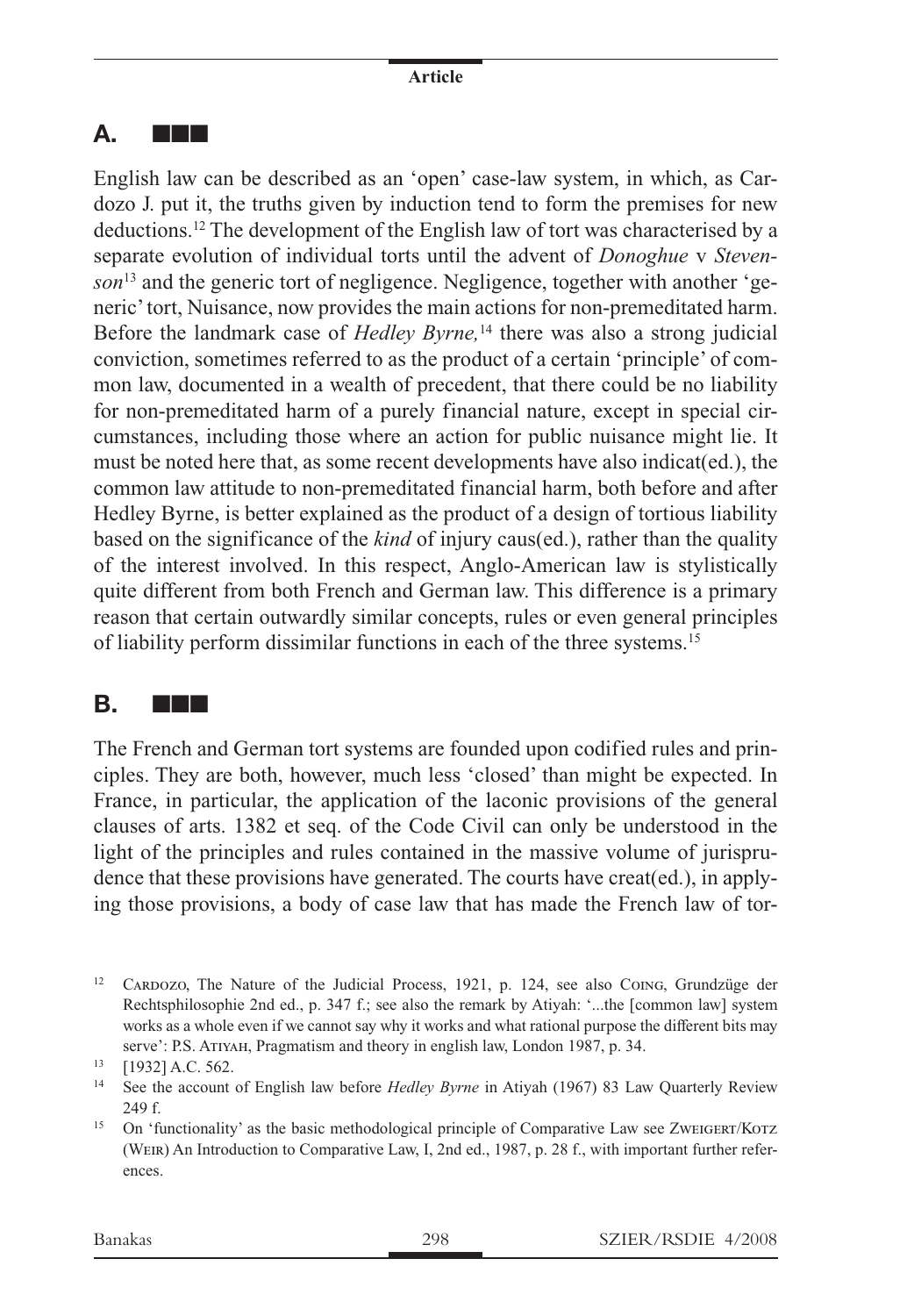tious liability more open, flexible and liberal than many a contemporary tort system.

In German tort law the rights and interests protected by the law are directly (e.g. in paras. 823I or 824), or indirectly, (e.g. in paras. 823 II and 839) enumerated in the BGB. To this enumeration the *clausula doli* of para. 826 BGB must be add(ed.), which provides a remedy for wilful damage (and the merely pecuniary) caused *contra bonos mores* ('gegen die guten Sitten'). In para. 823I BGB, which contains the main action for non-premeditated harm, pure financial interests ('Vermögen') are not included in the enumeration of the 'protected rights'. These are specified as the rights to one's life, body, health, freedom or property, or 'other' similar rights, i.e. according to the prevailing view in the literature, of a similarly 'absolute' nature (e.g. various property rights or family rights). However, the rigidity of this 'enumerative' system has occasionally been put to the test by the courts, and especially so in the late 50s and early 60s, when in a daring formulation of two additional protected rights, the 'right to an established and operating business' and the 'general right of personality' were found.16

### **C. The Legal Concept of Damage**

A prerequisite of civil liability, which in every jurisdiction the plaintiff must be able to establish in order for his claim to commence, is that the defendant's conduct resulted in a type of injury recognised by the law as capable of giving rise to a legal claim, i.e. legally significant 'damage'. The question of what is legally recognised damage is always a question of law, to be resolved by the court: *jura novit curia*. The plaintiff must prove in every case, as a matter of fact, that his injury falls under this category. It is important not to confuse this question with the issue of whether an injury that *is* legally significant 'damage' *(damnum),* has been also wrongfully inflicted (as with *damnum iniuria datum* of the Roman *Lex Aquilia*), under the individual circumstances of each particular case. The latter issue is, conceptually, quite separate from the former, referring to the defendant's conduct rather than the plaintiff's injury, and it raises both a point of law and a point of fact in all legal systems.

Not every injury is necessarily a 'damage' in the eyes of the law, although there are systems that profess to have adopted an 'open' legal concept of damage, which is able to accommodate most kinds of harm. A legal system may choose to adopt a concept of damage that has either a 'factual' or a 'normative' complexion. A 'factual' complexion is evident where (a) all kinds of actual

<sup>&</sup>lt;sup>16</sup> See the seminal article of V. CAEMMERER 'Wandlungen des Deliktsrechts', Gesammelte Schriften, Vol 1, 1968, p. 452 f.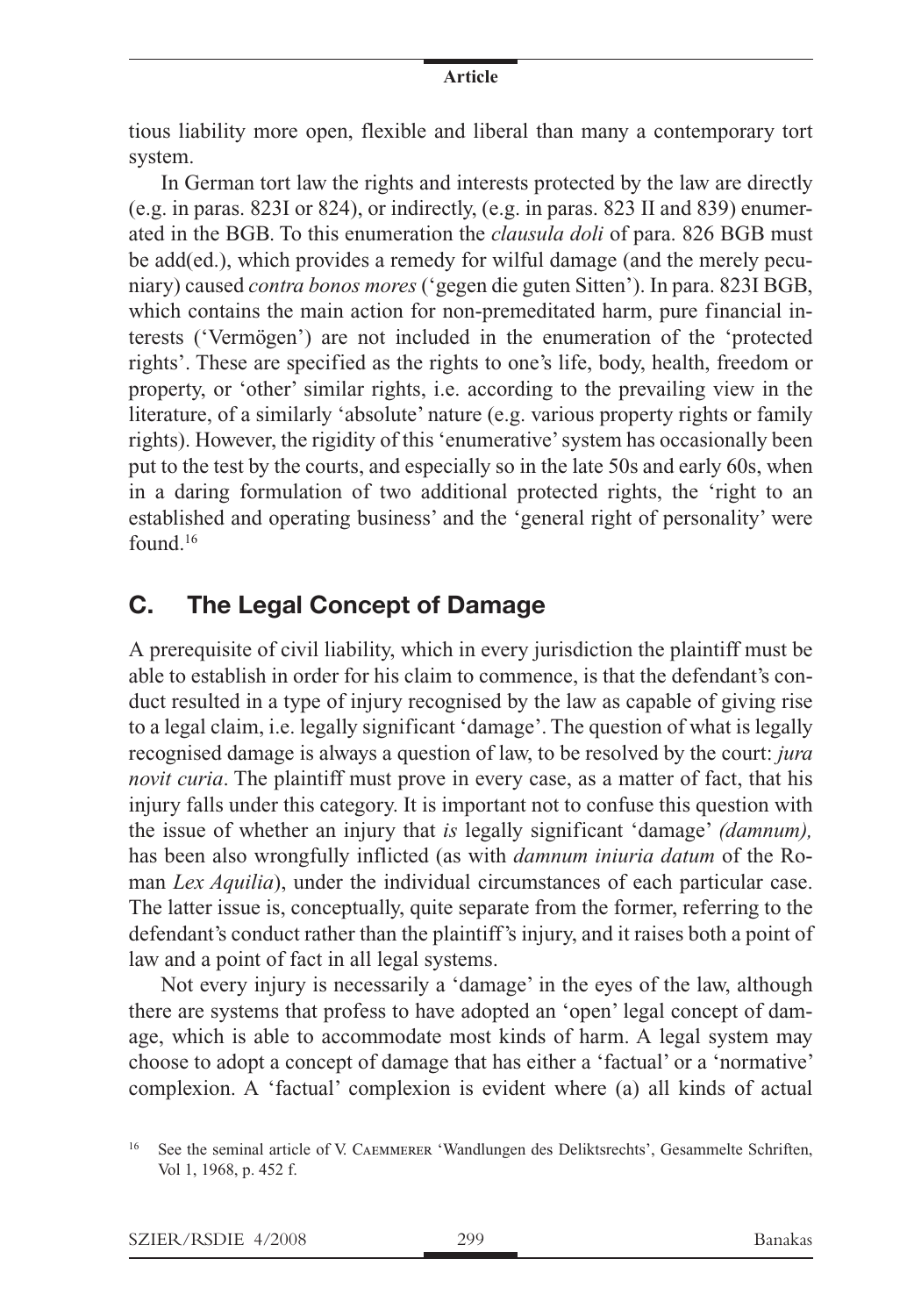harm can qualify as 'damage', and where (b) there can never be legally significant 'damage' in the absence of actual harm of some sort. A 'normative' complexion means that only selected types of actual harm qualify as 'damage' in the eyes of the law, and that it is also possible for the law to accept the presence of legally significant 'damage' even when no actual harm is outwardly evident. Especially in the area of non-premeditated harm, it appears that both Anglo-American and French law employ, in principle, a predominantly factual concept of damage, with certain important exceptions. The position of German law is far less clear.

a. Under French law it appears that the presence of actual harm is a *sine qua non* condition of compensation: 'sans dommage, pas de droit a reparation'.<sup>17</sup> This principle is not, however, easy to reconcile with certain cases where compensation is given for losses that have, in truth, already been made good to the plaintiff in some other way.18 And the rise of the sovereign power of the trial courts in the assessment of damages, coupled with their well-known refusal to disclose details about the method that they use, has not allowed a study of the exact role of normative considerations in such assessments. That said, there are also certain defined areas of the French law of damages where a normative concept of damage with a specifically determined scope and function is openly used. The so-called 'prejudice collectif', i.e. injury to the legitimate collective interests of a professional or a trade union, is a most notable example in this regard.19

b. The English law of torts has, on the other hand, a tradition of so-called 'torts actionable per se'.20 Given that in the past the action for damages also used to serve the purpose of testing for the existence of a 'right'; in such cases, the presence of actual harm was not always necessary for the plaintiff to be able to sue. In negligence, however, only actual harm is compensated.<sup>21</sup> However, with their practice of 'general damages' awards, English courts have allowed themselves considerable space for normative manoeuvring. It is often the case

<sup>17</sup> See WEILL/TERRE/LEQUETTE, Droit Civil, Les Obligations, 6th ed., 1996, nos 668 f.; for a more recent work, see Philippe Brun, Responsabilite Civile Extarcontractuelle, LexisNexis/Litec, 2005.

<sup>18</sup> See the discussion *ibid*.; and Civ. 2e, DS 1976 J. 137 note Le Tourneau, as well as Civ. 2e Juin 1976, RGAT 1977, 369.

<sup>19</sup> See WEILL/TERRE, no 769; for 'syndicats professionnels' see art. L. 411?11 C. Tr.

<sup>20</sup> In some cases an action in tort lies without any proof of damage; the reason is historical: see CLERK and Lindsell Torts, para. 302, supplying a catalogue of cases where actual damage is unnecessary. Trespass to land, person (but unintentional trespass to person may now need proof of damage: see *Letang* v. *Cooper* [1965]1 Q.B. 232, 245 per Diplock L.J.) or goods, and libel (see *Hayward* v. *Hayward* (1887) 34 Ch. D. 198) are notable examples of torts actionable per se.

<sup>21</sup> The tort of negligence is 'traditionally described as damage, which is not too remote, caused by a breach of a duty of care owed by the defendant to the plaintiff': Clerk & Lindsell, Torts, para. 859, referring to *Lochgelly Iron & Coal Co*. v. *M'Mullan* [1934] A.C. 1, 25 per Lord Wright.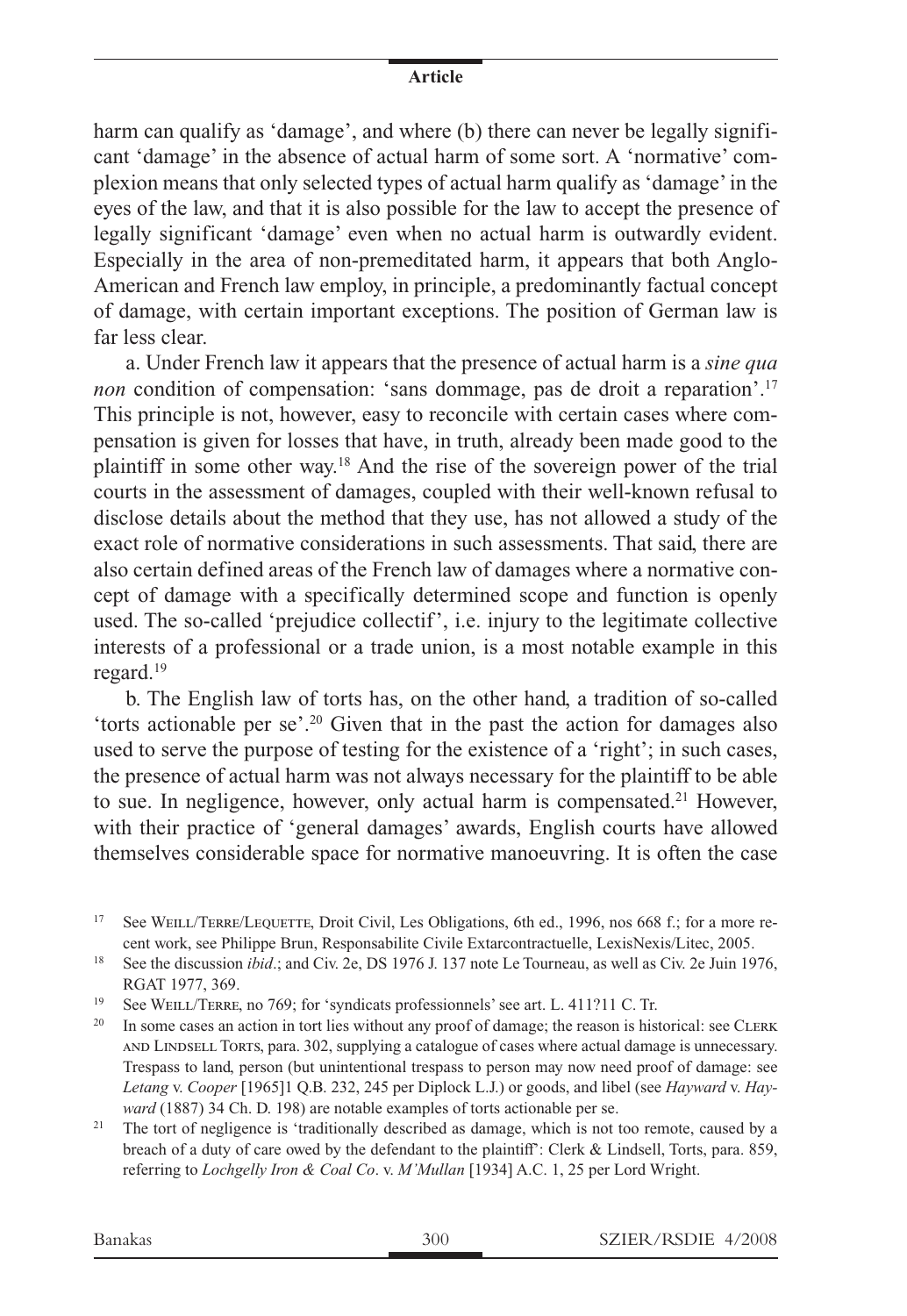that such awards go far beyond the monetary value of the actual harm suffered. The usefulness of this practice becomes only too evident with novel types of injury: if the courts feel that they are fit for compensation, the mechanism is there to accommodate them. English courts have had the opportunity of accommodating several novel claims for losses whose nature is far from clear, e.g. a claim for the loss of the enjoyment of a holiday. The practice of awarding general damages has spared English courts the dogmatic controversy that similar claims have caused elsewhere.

c. In Germany, it is often argued that the BGB, apparently under the strong influence of Mommsen, 22 endorsed a strictly factual, 'materialistic' concept of damage. His is considered to be the philosophy behind the principle of noncompensation of so-called 'non-material' losses (para. 253 BGB). But the comparative work of Neuner in the 1930s, and several other German scholars more recently, has created a theoretical movement in favour of revising the orthodoxy of this view. Neuner's 'normative' theory of damage was directly inspired by the old common law tradition of using the tortious action as a testing ground for the existence of a right; Neuner called this the 'rechtsverfolgende Funktion' of the action for damages. Neuner became, in this way, the apostle of a new faith that has proved hard to fight for Mommsen's intellectual disciples in the decades following his seminal article in the 'Archiv für die civilistische Praxis'.23 Neuner's work, and its effect on the evolution of German doctrine and jurisprudence, provide a rare and striking example of the transplantation not merely of a principle or a doctrine, but of a whole tradition, from a legal system with a highly individual experimental style, into a legal system of the highest dogmatic sophistication. The transplantation becomes even more noteworthy if one considers that the tradition in question was, at the time of its initiation in Germany, rapidly declining in England, and today is only of peripheral importance.

From the 'rechtsverfolgende Funktion' of the tortious action Neuner concluded that the concept of 'damage' itself has to be a normative concept. The law should be left free to work out its own concept of damage for its own purposes. Assessment of damages should, furthermore, be made on the objective basis of the 'common value' of the perished interest ('gemeine Wert'), rather than on the basis of its subjective value. The latter was another postulate of the traditional Mommsenian concept of damage. Neuner's ideas were further de-

<sup>22</sup> MOMMSEN, 'Zur Lehre von dem Interesse', 1855.<br>
NEUPER 'Interesse und Vermogenschaden'. Ao B

<sup>23</sup> Neuner, 'Interesse und Vermogensschaden', AcP 133, 277 f. (1931); see also, a year later, Wilburg, 'Zur Lehre von der Vorteilsausgleichung', in JherJb 82, 51 f. For a critical account of the literature following these two articles see Grunsky, Aktuelle probleme zum Begriff des Vermogensschadens, 1968; Hagen, 'Fort – oder Fehlenentwicklung des Schadensbegriffs', JuS 1969, 61 f.; Hauss, in ZVersWiss 1967, 15 1; Zeuner, 'Schadensbegriff und Ersatz von Vermogensschaden', AcP 163, 380 (1963); *idem*, in Gedachtnisschrift fur Dietz 1972, 99 f.; Baur, in FS Raiser, 1974, at p. 120 f.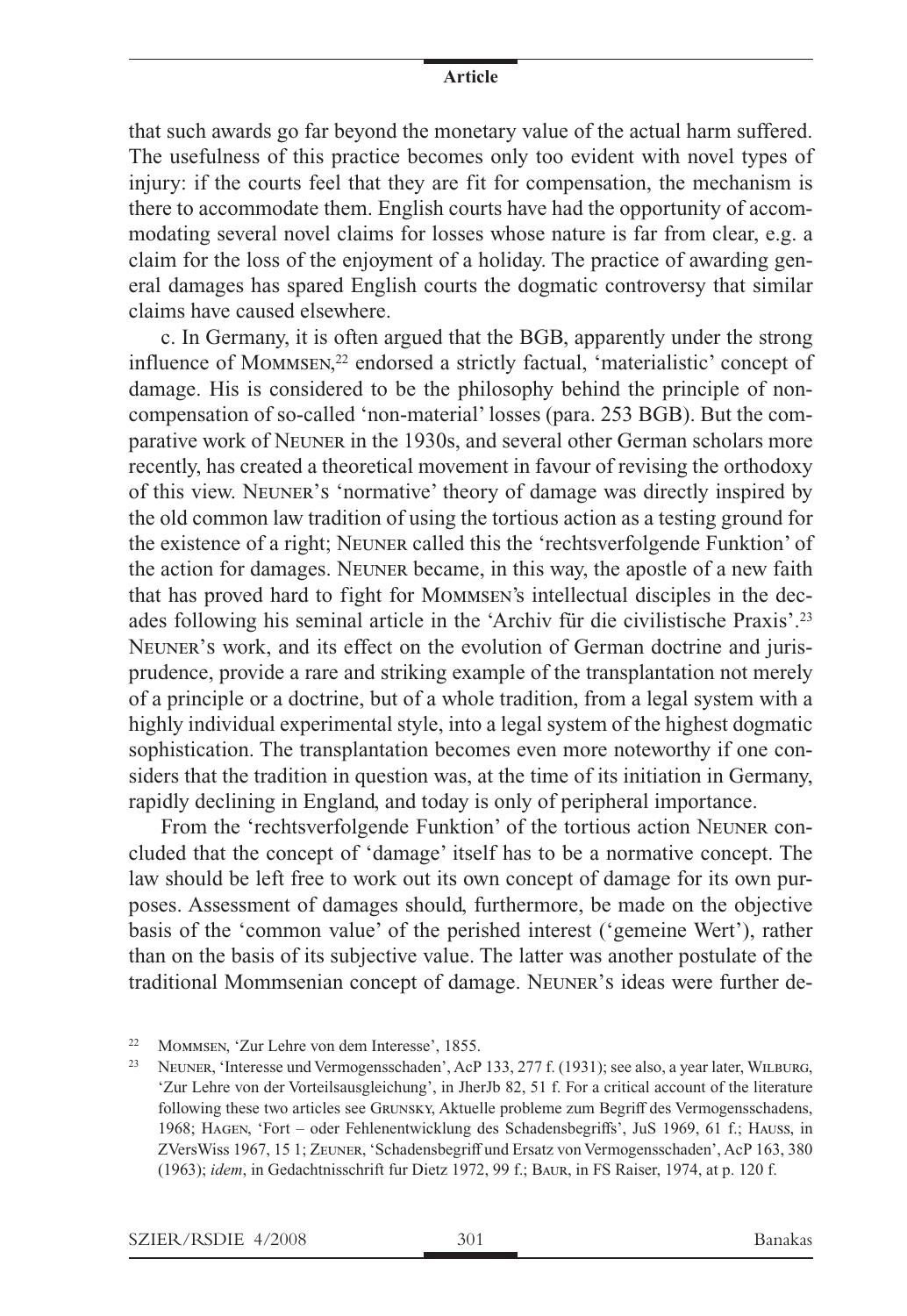veloped by several other authors; among others, by BYDLINSKI (he calls the award of damages 'a sanction for the injured interest or good'), $^{24}$  and LARENZ (who introduced the idea of a 'Rechtsfortsetzungsfunction' of the action for damages).25 Nevertheless, the theoretical debate has not made things easier for the courts; a series of important decisions now favour a normative concept of damage, which they fail, however, to define in any clear terms, but rather use as a policy platform. And dogmatists have come up with an even more confusing series of theories.<sup>26</sup> Case-law and doctrine are now so divided., that it is not possible to identify with certainty the criteria of 'damage' under German law, and to determine what function is served by damages awards.

The latest theoretical constructions have aggravated rather than removed this uncertainty.<sup>27</sup> One of these, the so-called 'commercialisation' doctrine.<sup>28</sup> is trying to dress novel types of harm (which can hardly qualify as straightforward cases of material loss) under the guise of a 'commercial' hypostasis, allowing their compensation, by circumventing in this way the barrier of para. 253 BGB.

### **D. The Causal Link**

Proof of sufficient causal link is required by every modern tort system as a necessary condition of liability; a postulate of the principle of personal responsibility. The causal connection is preferable to any other, such as, for instance, a spatio-temporal one.<sup>29</sup>

- <sup>24</sup> Probleme der Schadensverursachung nach deutschem und osterreichischem Recht, 1964, p. 29 f.
- <sup>25</sup> Schuldrecht, Vol. 1, 11th ed., p. 346. A good account of the German debate on the concept of damage can be found in HERMANN LANGE, Schadensersatz 1979, p.  $\blacksquare$  See also E. Wolf, in FS Schiedermaier 1976, 545 f. KONDGEN, in AcP 177, 1f. (1977), attempts an economic analysis of the issue. Finally, a detailed comparative study is Magnus, Schaden und Ersatz, 1987.
- <sup>26</sup> E.g. Wilburg, IherJb 82, 51 f.; f.r. in Mertens, Der Begriff des Vermögensschadens im Bürgerlichen Recht, 1967, pp. 50 f., 87 f. Keuk, Vermogensschaden und Interesse, 1972, Hagen, JuS 1969, 61, and KONDGEN, AcP 177, I f. are all critical of Neuner's original approach.
- <sup>27</sup> See, e.g., HANSEN, Normativer Schadensbegriff und Schadensberechnung, 1977. And the comments of Baur, in FS Raiser 1974, 119 f., to which those of Lieb, JZ 1971, 3S8, Hagen, in FS Larenz 1973, 867 f. STOLL, Begriff und Grenzen des Vermogensschadens 1973,1 f., 36 f., and IDEM, in JZ 1975, 252 and JZ 1977, 97, must be added.
- <sup>28</sup> References to Jurisprudence and Doctrine can be found in Kuppers, Verdorbene Genüsse und vereitelte Aufwendungen im Schadensersatzrecht, 1976; Tolk, Der Frustrierungsgedanke und die Kommerzialisierung immaterieller Schaden, 1977. See also HELDRICH, NJW 1967,1737; GRUNSKY, NJW 1975, 609 f.; Mamey, NJW 1969, 1150; Bartl, NJW 1972; 505 f; Stoll and Schmidt, under BGH (BGHZ 63, 98) JZ 1975, 249, and LM Nr 37 zu para. 249 (A) BGB respectively; Stoll, in JZ 1977, 96 under OLG Frankurt 6.4.1976; Honsell, JuS 1976, 222; and Hermann Lange Schadensersatz, 1979, p. 167 f., 229 f., 235 f., w.f.r.
- <sup>29</sup> See the discussion in HONORE, International Encyclopedia of Comparative Law XI, ch. 7, p.7 f.; for a more recent European Comparative study see Benedict Winiger, Helmut Koziol, Bernhard A.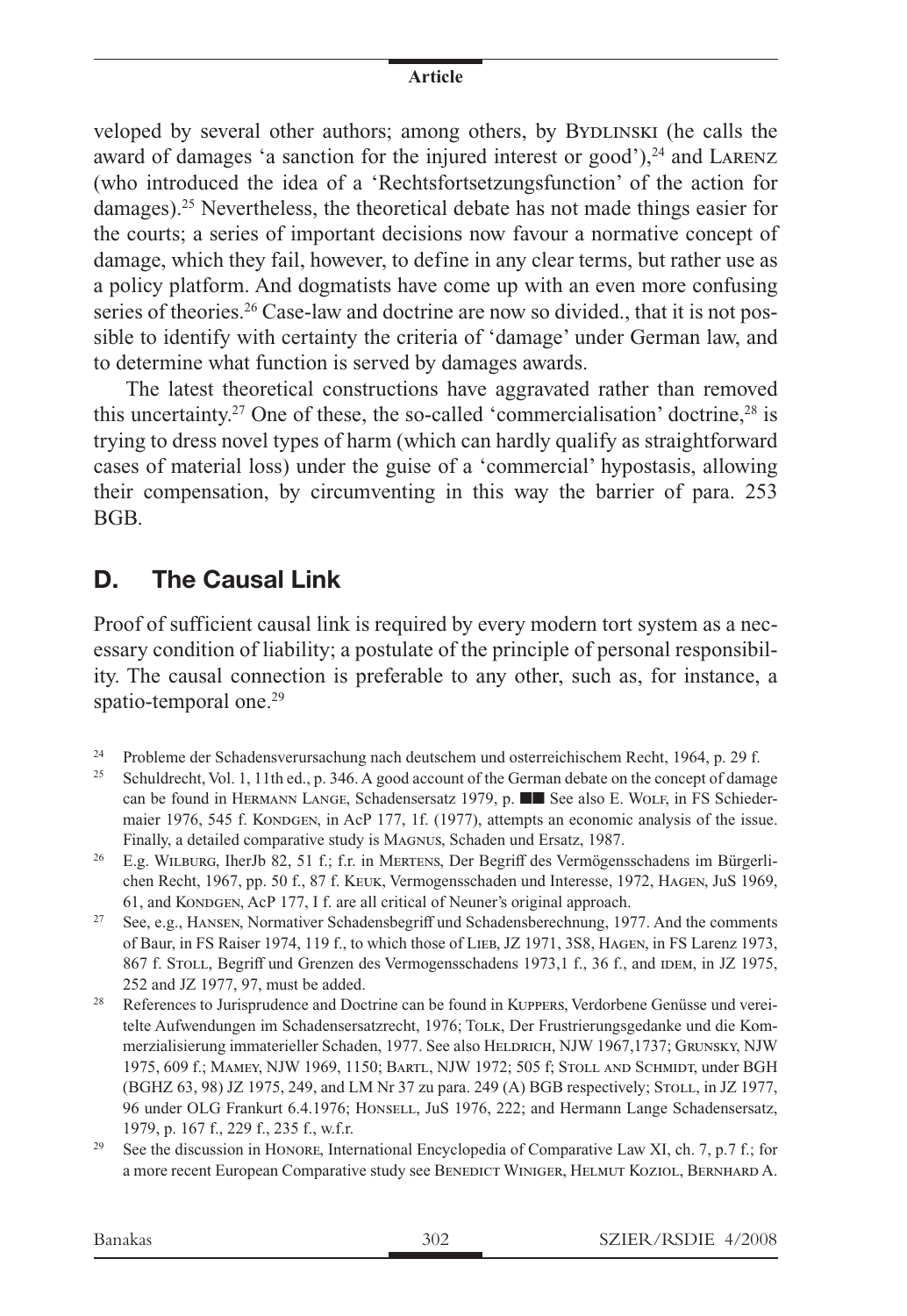A great deal of ink has been spilt on the question of the proper criterion of legal causation. Apart from the self-evident fact (on which all tort systems using the causal explanation cannot but agree) that the defendant's conduct must be at least a condition '*sine qua non*' of the harm complained of, there appears to exist a healthy diversity in modern tort laws as to the criteria of 'legal' causation that the courts apply next.

a. In French law, it is commonly accepted in the context of art. 1382 f. of the C.C. that a 'direct' causal link must exist between the defendant's conduct and the damage suffered. The exact meaning of this (unwritten though apparently indisputable) rule, $30$  is not very clear. It cannot mean that the defendant's conduct must be the sole condition of the harm, because this would be defining liability too narrowly. It has been suggested that whenever there is an independent or subsequent condition of the harm, other than the defendant's conduct, with a special 'explanatory' force (e.g. where it may be considered 'abnormal' under the circumstances), then the defendant's conduct ceases to be a 'direct' cause of the harm.31 Another view is that only 'necessary' consequences are 'direct' consequences, but this hardly explains anything.32 It is, on the other hand, noteworthy that 'foreseeability', so important a criterion in common law and, also, of central importance in German law, too, has been described as 'une idee directrice' for the judge in this connection.<sup>33</sup> Some recent French decisions have actually turned to a test of legal causation similar to the German 'adequacy' test.34 Of special interest is, also, another interpretation of 'directness', which relates the causation rule to the legal notion of fault: the more serious the defendant's fault, the more 'direct' its consequences. If the fault is extremely serious, e.g. malice, the defendant must account for virtually all harmful consequences. Marteau, who advanced this view,<sup>35</sup> was probably influenced by the treatment of serious fault in other legal systems. In common law, for example, there is a well-established principle, according to which 'intended conse-

KOCH, REINHARD ZIMMERMANN (eds), Essential Cases on Natural Causation: 1 (Digest of European Tort Law), Springer Verlag, 2007.

<sup>30</sup> See WEILL/TERRE, Obligations, 2nd ed., p. 810 F.; MAZEAUD/MAZEAUD, Traite, Vol. 11, 6th ed., No. 1666 f.; Le Tourneau Responsabilite Civile, 2nd ed., p. 197 f.; Carbonnier Droit Civil, IV, 7th ed., p. 319 f. And also the comparative discussion in Honore IntEncCompL XI, ch. 7, p. 40 f.

<sup>32</sup> See, e.g., the discussion in MAZEAUD/MAZEAUD, Traite, Il, 6th ed., No. 1673.

<sup>33</sup> MAZEAUD/MAZEAUD, 6th ed. II, p. 791; foreseeability plays a central role also in contractual liability, and it has been suggested by R. Savatier (Responsabilite Civile, 2d (ed.) , II, No. 472) that all foreseeable harm could qualify as 'direct', regardless of cause of action.

 $31$  HONORE, op. cit., p. 41.

<sup>&</sup>lt;sup>34</sup> See. e.g., MAZEAUD/MAZEAUD, 6th ed., II, No. 1442–2; WEILL/TERRE, Obligations, 2nd ed., p. 811; compare Le Tourneau Responsabilite, 2nd ed., Nos 528 f.

<sup>35</sup> Marteau, La causalite dans la responsabilite civile, 1914, p. 221 f.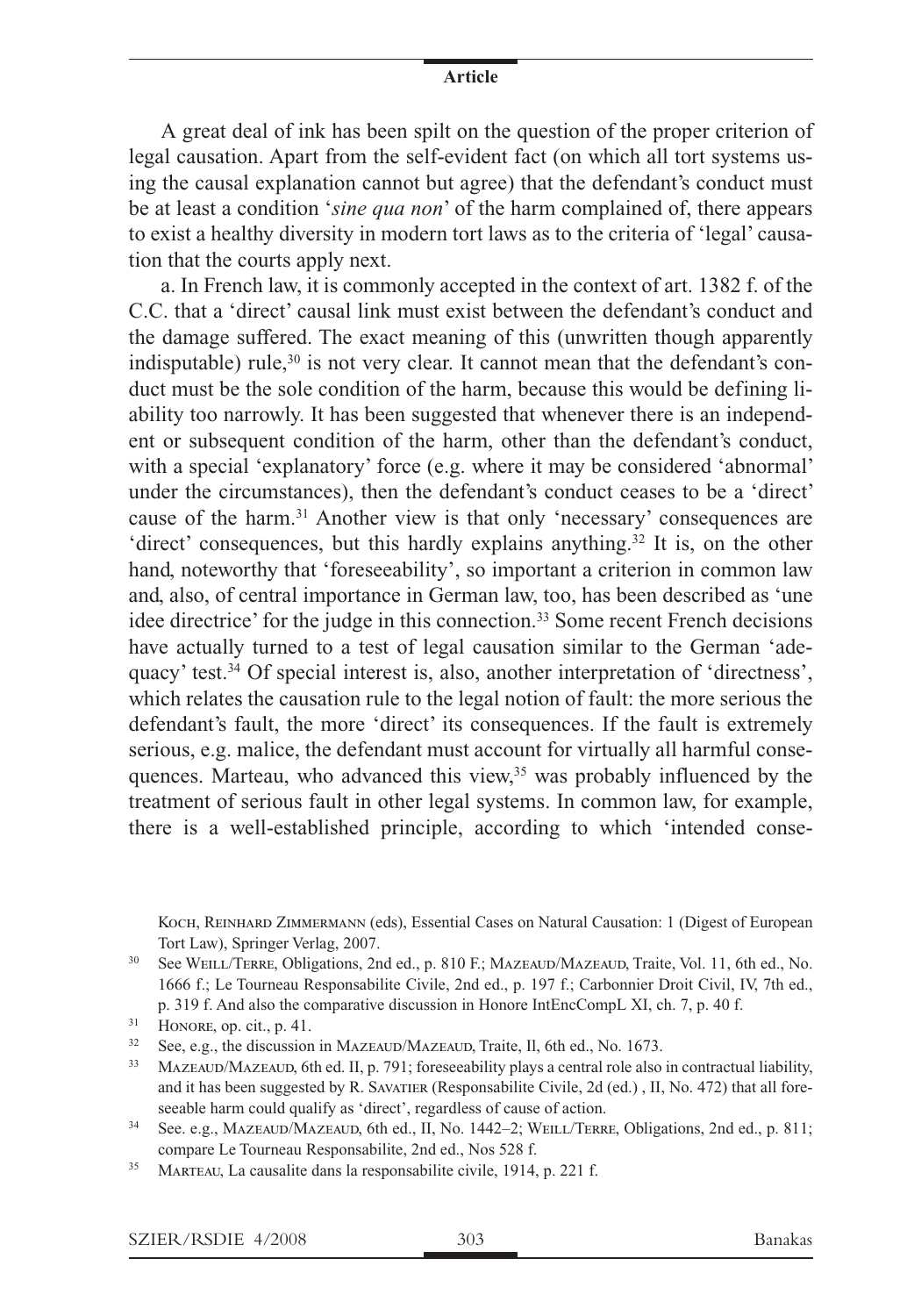quences' are 'never too remote',36 and in Germany wrongful intention receives similarly harsh treatment.<sup>37</sup> MARTEAU considered the defendant's fault to be the most important factor to influence the judge's mind as to the imputability of certain consequences; he believed that 'la formule du dommage indirect est une fausse etiquette qui sert a designer le jus moderandi du juge francais'.38 However, three objections were advanced against this:<sup>39</sup> firstly, it has been noted that a similar distinction between intentional and non-intentional consequences is not made in the field of contractual liability (art. 1151 C.C.), where, besides 'directness' itself as a criterion of causation, originates. Secondly, it has been observed that the very idea of a moderating power of the judge in awarding damages is contrary to the wishes of the authors of the Code Civil, as revealed in the record of its 'motives'. Thirdly, since the application of the principle of directness affects the legal issue of causation, it is subjected to the control of the Cour de Cassation; a '*jus moderandi*', belonging to the sovereign power of the trial judge, would make this control virtually impossible.

It is submitted., however, that MARTEAU's observations are not entirely devoid of truth. In an oblique way the French judge has in fact been given a certain '*jus moderandi*' i.e. by being granted., in practice, an effective discretion in the actual assessment of damages. And the courts cannot but be influenced by the degree of fault involved when deciding the issue of 'directness'. Carbon-NIER would go so far as to say that 'on donne une idee assez juste de la jurisprudence, en disant qu'elle s'attache a une causalite morale plutot que materiel-

- <sup>36</sup> 'The intention to injure the plaintiff disposes of any question of remoteness': *Quinn* v. *Leathem* [l901] A.C. 495, 537 per Lord Lindley. The same applies to reckless indifference regarding a harmful event: for the purposes of liability, recklessness is treated as bad intention: see CLERK & LINDSELL, Torts, 14th ed., para. 339. Deceitful statements engage the tortfeasor's liability for all damage flowing directly from the fraud, whether foreseeable or not: *Doyle* v. *Olby (Ironmongers) Ltd.* [1969] 2 Q.B. 158 (C.A.); this is the case despite the fact that the damage is only pecuniary (contrary to what appears to be the general causation rule in negligence, regarding the extent of liability for pecuniary damage.
- <sup>37</sup> The tortfeasor must account for intended harm, even when it fails to qualify as an 'objectively probable' (i.e. 'adequate') consequence of his conduct; 'Wer einen Menschen mit einer Schusswaffe verletzen will und trifft, hat fur diese Fogle einzustehen, selbst wenn die Wahrscheinlichkeit einer Verletzung dem Standort des Schützen nach in der Nähe der Nullgrenze bewegt': Hermann Lange, Schadensersatz, p. 70, stating and explaining the rule that liability also extends to 'non-adequate' harm, when the latter is intended.

<sup>38</sup> Marteau, op. cit. *supra*, p. 221. See the strikingly similar pragmatic approach of a leading English judge, LORD HOFFMANN, who noted that:

'There is nothing special or mysterious about the law of causation. One decides, as a matter of law, what causal connection the law requires and one then decides, as a question of fact, whether the claimant has satisfied the requirements of the law. There is, in my opinion, nothing more to be said'. See LEONARD HOFFMANN, 'Causation', Law Quarterly Review 2005, 121, 592, 603.

<sup>39</sup> Mazeaud/Mazeaud, 6th ed., II, No. 1672.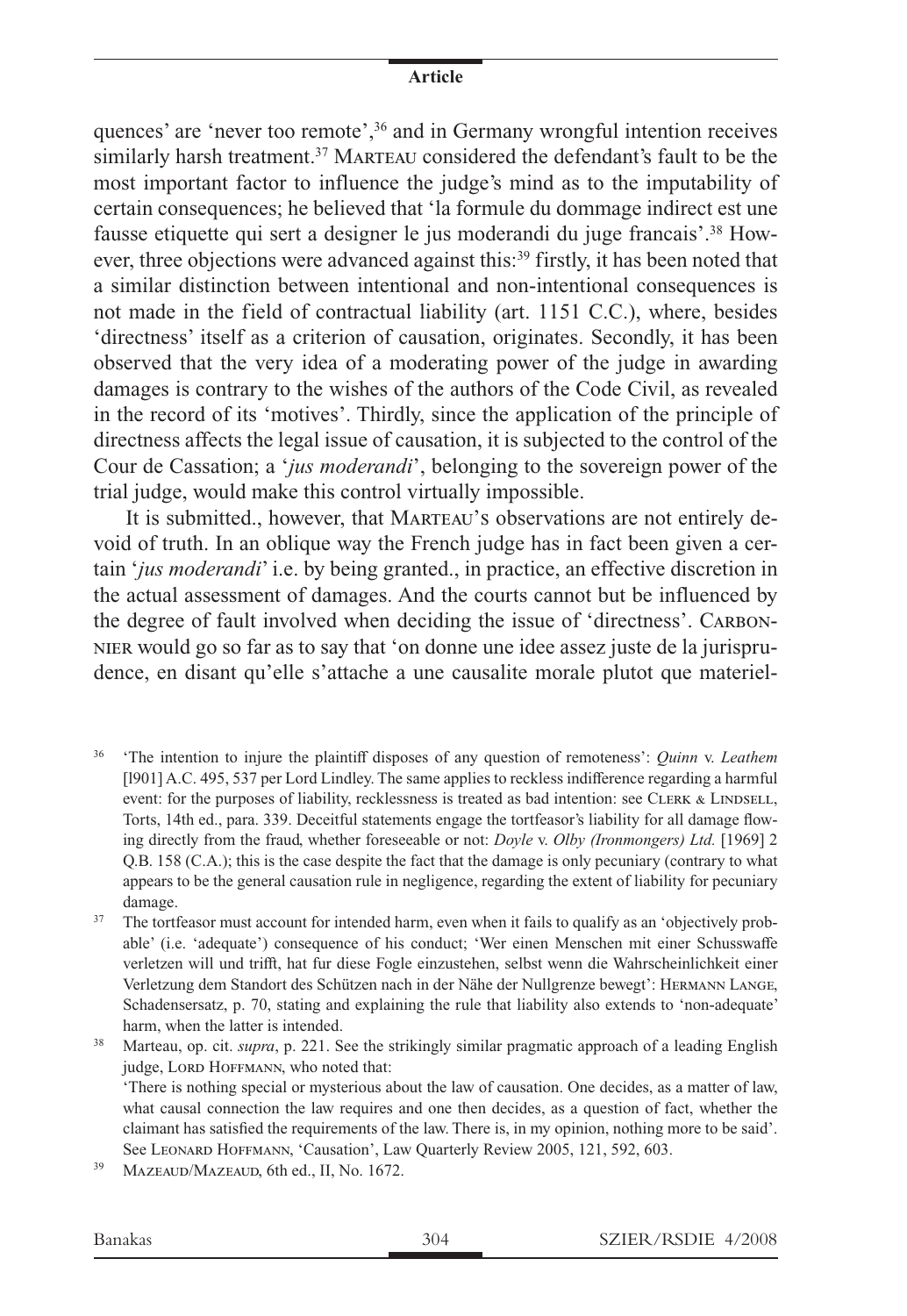le'.40 The influence of the degree of fault is, besides, no lesser in the context of an 'adequacy' theory of causation relating the 'generally foreseeable' harm (the most common criterion of 'adequacy') to the type of harm of which the defendant's conduct significantly increased the probability. This version of the 'adequacy' theory has been criticised, too, for confusing fault and causation.<sup>41</sup>

b. In German law, the *conditio sine qua non* test is coupled with a test of 'adequate cause', whose correctional intervention is meant to avert an intolerable expansion of liability. The most common version of the 'adequacy' theory employs a test according to which a condition of the harm may be considered as a *causa adequata* when it has increased the objective probability of the harm. The significance of a condition is considered *ex post facto* (forecast with hindsight: in German 'nachträgliche Prognose'). It is, moreover, the 'hindsight' of a most prudent and perceptive observer that is to be taken into account, and the calculation of harm-probability is done in the light of 'all the knowledge of laws and generalisations' available to mankind.<sup>42</sup>

This formula has run into difficulties in practice, especially in connection with certain types of consequential loss (e.g. ulterior harm).<sup>43</sup>

c. The common law test of 'reasonable foreseeability' has strong similarities with the German 'adequacy' test.<sup>44</sup> For example it has been held that foreseeability is determined in the light of the knowledge of the 'reasonable' man after the act.45 Proof of foreseeability is an absolutely necessary condition for a claim to be accepted in negligence, in Anglo-American law. If the harm is not shown to be foreseeable 'in kind', then there is no question of recovery, even if it can be shown to be 'direct'.46 On the other hand, a physical loss that is shown to

- <sup>41</sup> See Dalcq, Traite de la responsabilite civile, Vol. II, No. 2374; but in most versions of the adequacy theory the 'generally foreseeable' or 'objectively probable' condition is so defined (see infra, under b in the text) as to defeat this criticism: see Honore, in IntEncCompL XI ch. 7, no. 86. 'Adequacy' gives way, on the other hand, to the simple *conditio sine qua non* test in the case of intended harm: supra. And in the case of non-premeditated harm it is often likely that a serious amount of carelessness will have a stronger explanatory force, no matter how objectively the 'adequate' cause is defined; this is not, however, a confusion of fault and causation, but a reflection of the fact that a causation theory based on probability cannot but take into account the degree to which seriousness of fault and probability of harm are in proportion.
- <sup>42</sup> For the adequacy theory used in Germany see DEUTSCH, Haftungsrecht, I, 1976, p. 146 f.; HERMAN Lange, Schadensersatz, p. 57 f., both with comprehensive further references to literature and jurisprudence. See also Honore, IntEncCompL XI, ch. 7, p. 49 f., for a general discussion of 'probability' theories of causation, of which the adequacy theory is by far the most important.
- $^{43}$  HONORE, op. cit., p. 54.
- <sup>44</sup> See Stathis Banakas, 'Causalité juridique et imputation: réflexions sur quelques développements récents en droit anglais', Revue Lamy Droit Civil, Suppl. au No 40, July/August 2007, 93.
- <sup>45</sup> See the analysis in Dias, [1967] C.L.J. 62, 68, 77–82.
- <sup>46</sup> Since *The Wagon Mound* (No 1) [l961] A.C. 388, the House of Lords has held that if the damage is foreseeable in kind neither the unforeseeable extent of the injury nor the unforeseeable manner of its

<sup>40</sup> Carbonnier, Droit Civil, 7th (ed.) IV, p. 319.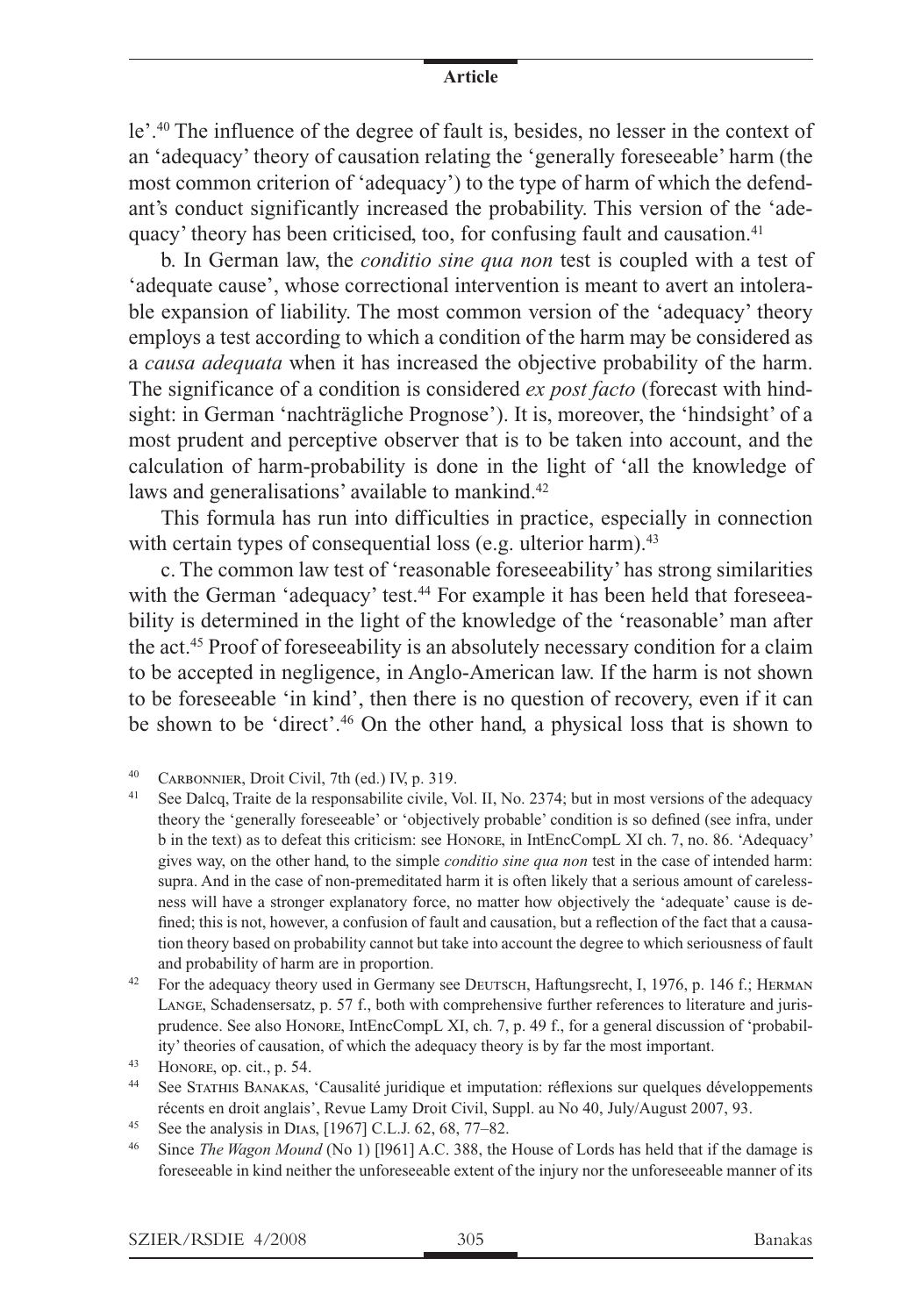have been foreseeable may be recoverable, even if it is 'indirect'.<sup>47</sup> In German law, too, it seems that physical losses, if they can be taken to be among the objectively foreseeable consequences of the harmful event, are recoverable, even when they appear to be 'indirect'.<sup>48</sup>

## **E. The Additional German Condition of 'Unlawfulness'**<sup>49</sup> **and the Common Law Concept of the 'Duty of Care'**<sup>50</sup>

'Damage' in a legal sense and the causal connection between damage and fault (or any other recognised harmful event) are the absolutely necessary conditions of civil liability in any compensation system which is not based on risk-insurance (public or private). It may be that these two also are the only formal conditions of tortious liability, as in the case of articles 1382 et seq. of the French Code Civil. Sometimes, however, a legal system also requires that the defendant's behaviour, as against the plaintiff's harm, is 'unlawful'. This may be merely meant to emphasize that there are no grounds of legal justification at issue, like, for instance, self defence. However, it may further mean, as it does in German law, that the law recognises in a particular event an objectively offensive nature, which is contrary to the residual postulates of the legal order, and which alone may create a legal obligation to provide satisfaction, in the form of compensation or otherwise. Unlawfulness in this sense ('Rechtswidrigkeit') is, in German law, a necessary condition of tortious liability. In a parallel way, the breach of an existing duty of care is a necessary condition of liability in the common law of negligence.

incidence can absolve the defendant: see *Smith* v. *Leech Brain & Co., Ltd.,* [1962] 2 Q.B. 405; *Hughes* v. *Lord Advocate* [1963] A.C. 837. These principles apply only to physical loss, i.e. injury to person or property.

<sup>47</sup> As has been illustrated by the House of Lords decision in the case of *Dorset Yacht Ltd*. v. *Home Office* [1970] A.C. 1004: see the remarks of Lord Denning M.R., in *S.C.M. v. W.J. Whittall & Son, Ltd* [1971] I Q.B. 337, 43. In *Hedley Byrne*, too, the loss complained of was 'indirect', according to LORD DENNING M.R., in the *S.C.M.* case (at p. 343); it follows that the Hedley Byrne duty of care extends to all reasonably foreseeable damage, whether 'direct' or not. In this respect liability for economic loss from negligent misstatements is, perhaps, similar to liability for physical loss.

<sup>48</sup> See BGHZ 41,123.

<sup>49</sup> See v. Caemmerer, op. cit., supra, note 48, and Rabel, Das Recht des Warenkaufs 1936 for two pioneering comparative studies. Also Limpens, La theorie de la relativite aquilienne en droit compare, Melanges Savatier, 1965, 550; DEUTSCH, Haftungsrecht I, 1976, p. 234 f.; HONORE, in IntEncCompL XI, ch. 7, esp. p. 60 f.

<sup>&</sup>lt;sup>50</sup> A classic account is CLERK & LINDSELL, Torts, paras. 861 & 861a.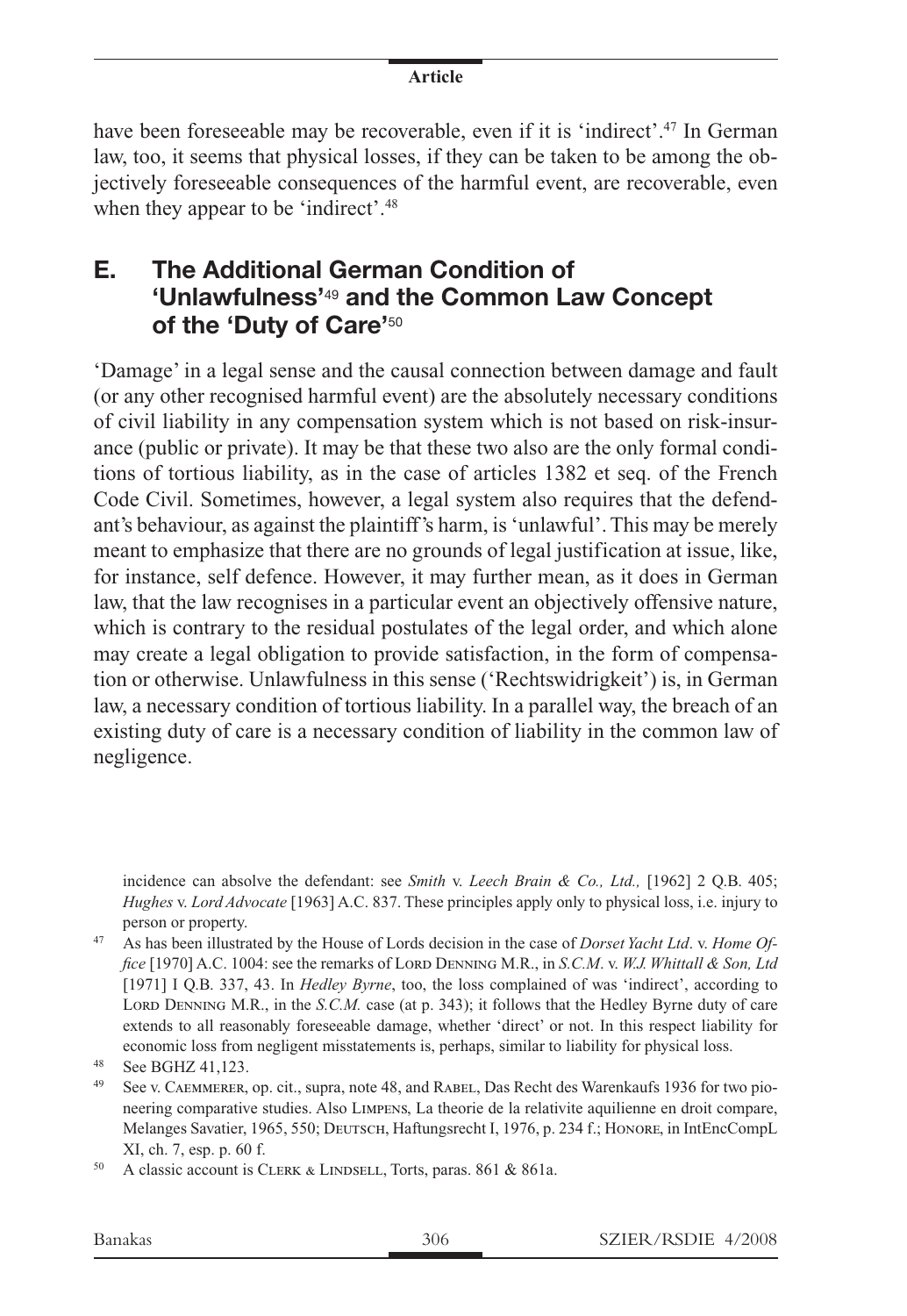a. The concept of 'unlawfulness', as a general condition of civil liability,  $51$  is an original product of German law, a creation of the great spirits of  $H_{\text{EGEL}}^{52}$  and JHERING.<sup>53</sup> It is shared by all systems belonging to the German legal family.<sup>54</sup> German scholars acknowledge that there is no satisfactory definition of 'unlawfulness', except perhaps a 'tautological' one: 'unlawful' is that which is contrary to the legal order'.<sup>55</sup> Professor DEUTSCH notes that this formula has the advantage of being 'luckenhaft und unbestimmt', allowing for necessary flexibility.<sup>56</sup> A certain course of conduct may, in the first instance, be directly declared 'unlawful' by the law.57 Secondly, its unlawfulness while not expressly declared may arise from its express prohibition by the law. Thirdly, an act may be unlawful when it transgresses a so-called primary rule ('norm'). Evidence of such a transgression is found where a particular conduct gives rise to a right of compensation.

Cases of the latter kind have created problems. It is obvious that conduct expressly prohibited by the law is, without more, 'unlawful': e.g. driving without a licence. However where the law merely enumerates 'protected interests', without prescribing the type of unlawful conduct that gives rise to compensation, (para. 823 I BGB), there is a need to define which conduct is meant to be 'unlawful'. This task befalls on the scholars, those influential *jurtsprudentes* of German legal life.

Two main theories have emerged.

First, the older 'classical' doctrine of the 'unlawfulness of the result' ('Erfolgsunrechtslehre'; followed even today by a section of the jurisprudence,

- <sup>51</sup> For details see the major textbooks (LARENZ, ESSER/SCHMIDT, FIKENTSCHER, DEUTSCH, HERMANN Lange) and: v. Caemmerer, Die absoluten Rechte in para. 8231 BGB, GesSchriften 1,1968, p. 554 f.; DEUTSCH, Fahrlaessigkeit und erforderliche Sorgfalt, 1963; NIPPERDEY, in Karlsruher Forum 61, 3; IDEM, NJW 1957, 1977; WEITNAUER, 'Kausalitatsprobleme in rechtsvergleichender Sicht', FS Wahl, 1973,109 f; Sourlas, Adäquanztheorie und Normzwecklehre bei der Bergrüdung der Haftung nach para. 8231 BGB, 1974, esp. p. 26 f., 35 f, w.f.r. HERMANN LANGE, in JZ 1976, 198 f; IDEM, Schadensersatz, p. 73 w.f.r. For Austria see Welser, in OJZ 1975,1 f. & 37 f. also Kramer, in JZ 1976 338 f. For Switzerland see Descheneaux, 'Norme et causalite en responsabilite civile', in FS Schw. BG 1975, 399 w.f. comparative references; also TANDOGAN, De l'utilite en droit suisse des notions de rapport d'illiceite et d'adequation sociale, 1972.
- <sup>52</sup> HEGEL (ed. Hoffmeister), Grundlinien der Philosophie des Rechts, 4th ed., 1955, paras. 82 f.<br><sup>53</sup> Hurnaug Des Schuldmoment im römischen Privatrecht, 1867 n. 5
- JHERING, Das Schuldmoment im römischen Privatrecht, 1867, p. 5.
- <sup>54</sup> See Stoll in RabelsZ 1959, 370; v. Caemmerer (op. cit., *supra*), GesSchriften 1, 1968, 452, esp. p. 542 f. where German and Swiss law are compared to French and Anglo-American. Also Deutsch Haftungsrecht I, 1976, p. 192 f. w.f.r.
- <sup>55</sup> Deutsch, *ibid.,* p. 190; for Austria see Koziol, Osterreichisches Haftpflichtrecht, Vol I, p. 70.

<sup>57</sup> E.g. para. 858I BGB (unlawful interference with possession). Deutsch calls this an 'authentic interpretation' by the law of 'unlawfulness' in connection with a particular course of conduct: Haftungsrecht I, p. 191.

<sup>56</sup> Deutsch, *ibid*., p. 191.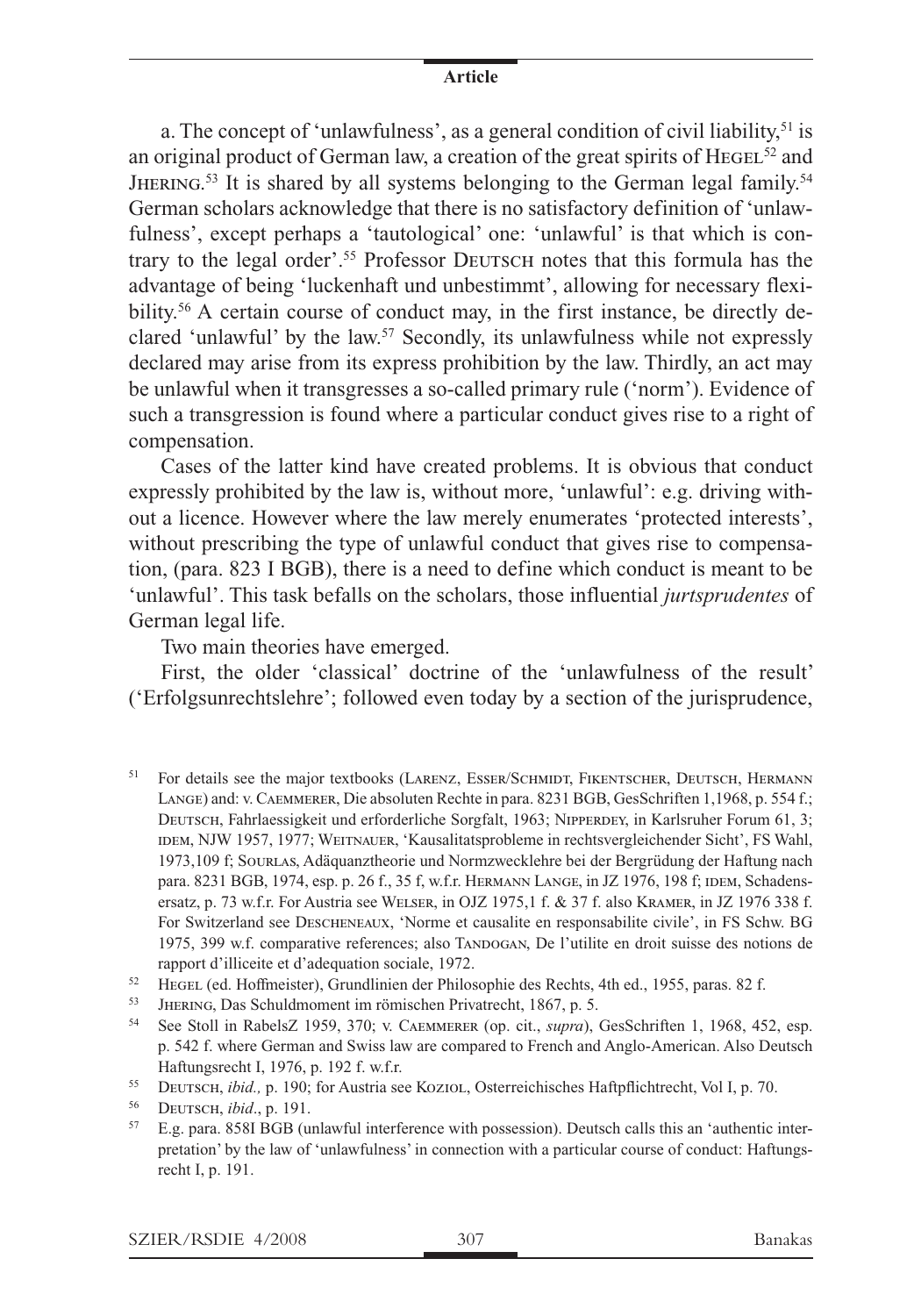especially within the lower courts)<sup>58</sup> proposes that every invasion of a protected right is *ex definitio* 'unlawful', provided there are no grounds of legal justification ('Rechtfertigungsgründe'). The invasion 'indicates' its own unlawfulness. NIPPERDEY,<sup>59</sup> REICHEL,<sup>60</sup> WIETHOLTER,<sup>61</sup> and other German scholars<sup>62</sup> have strongly attacked this theory on the grounds that it produces unsatisfactorily harsh results with regard to non-intentional harm. They have argued that nonintentional invasions of a protected right are not always unlawful; only when expressly so prescribed by the law (e.g. driving without a licence) or when they amount to a breach of a certain 'general duty of care' ('allgemeines Sorgfaltspflicht'). This approach has been further elaborated upon by von Caemmerer and has become known as the 'doctrine of the unlawfulness of action' ('Handlungsunrechtslehre'). It is the second and more modern of the two current doctrines, and it teaches, in brief, that while intentional invasions of protected rights are always unlawful, indirect non-intentional invasions are only unlawful if, objectively judged., they constitute a breach of the 'general duty of care'. An example of an 'indirect' non-intentional but unlawful invasion of such right is given by the famous BGH case concerning a chicken incubator machine.<sup>63</sup> There, a person responsible for a non-intentional power-cut was found liable for an unlawful invasion of the right of property of the owner of the machine, when incubating eggs, which were in the machine at the time of the black-out, were damaged. The 'unlawfulness' of the invasion was affirmed after the court found that the defendant had breached his 'general duty of care'. Von Caemmerer's theory,<sup>64</sup> further pursued by STOLL,<sup>65</sup> LARENZ,<sup>66</sup> and DEUTSCH,<sup>67</sup> has found significant BGH support in a decision of the Grosser Zivilsenat.68 To the extent, however, that the BGH also appeared prepared to accept in that decision that 'conduct in conformity with the law' is generally a valid ground of legal justification in connection with a tortious claim, it has encountered due criticism.<sup>69</sup>

- <sup>61</sup> Der Rechtfertigungsgrund des verhkehrsrichtigen Verhaltens, 1960.
- <sup>62</sup> See the references in DEUTSCH, Haftungsrecht, I, 1976, p. 193.
- <sup>63</sup> BGHZ 41,123.
- <sup>64</sup> GesSchriften I,1968, p. 484 f.
- <sup>65</sup> AcP 162, 228.
- <sup>66</sup> Schuldrecht I, Vol. II, para. 72 I.
- 67 Haftungsrecht I, 1976, p. 195 f.<br>68 BGHZ 24, 21 (GZS): see STOL
- <sup>68</sup> BGHZ 24, 21 (GZS); see Stoll, in JZ 1958, 137; Deutsch, Haftungsrecht I,1976, p. 198 f.
- <sup>69</sup> E.g. Stoll, JZ 1958, 140; also Deutsch, Haftungsrecht I,1976, p. 199.

<sup>&</sup>lt;sup>58</sup> See the account given by EIKE SCHMIDT, in Vahlen Zivilrecht I, p. 495 f.

<sup>59</sup> In NJW 1957, 1779, NJW 1967, 1989 and Ennecerus-Nipperdey, Allegmeiner Teil des Bürgelichen Rechts, 15th ed. I-II,1959–1960, para. 209.

<sup>60</sup> In Verh. d. 34 DJT, I,136, 140 f: see Deutsch, Haftungsrecht, I ,1976, p. 193, pointing out that REICHEL's suggestions were advanced *de lege ferenda* and not, like NIPPERDEY's or WIETHOLTER's (and those of several others) *de lege lata*: p. 193 footnote 20.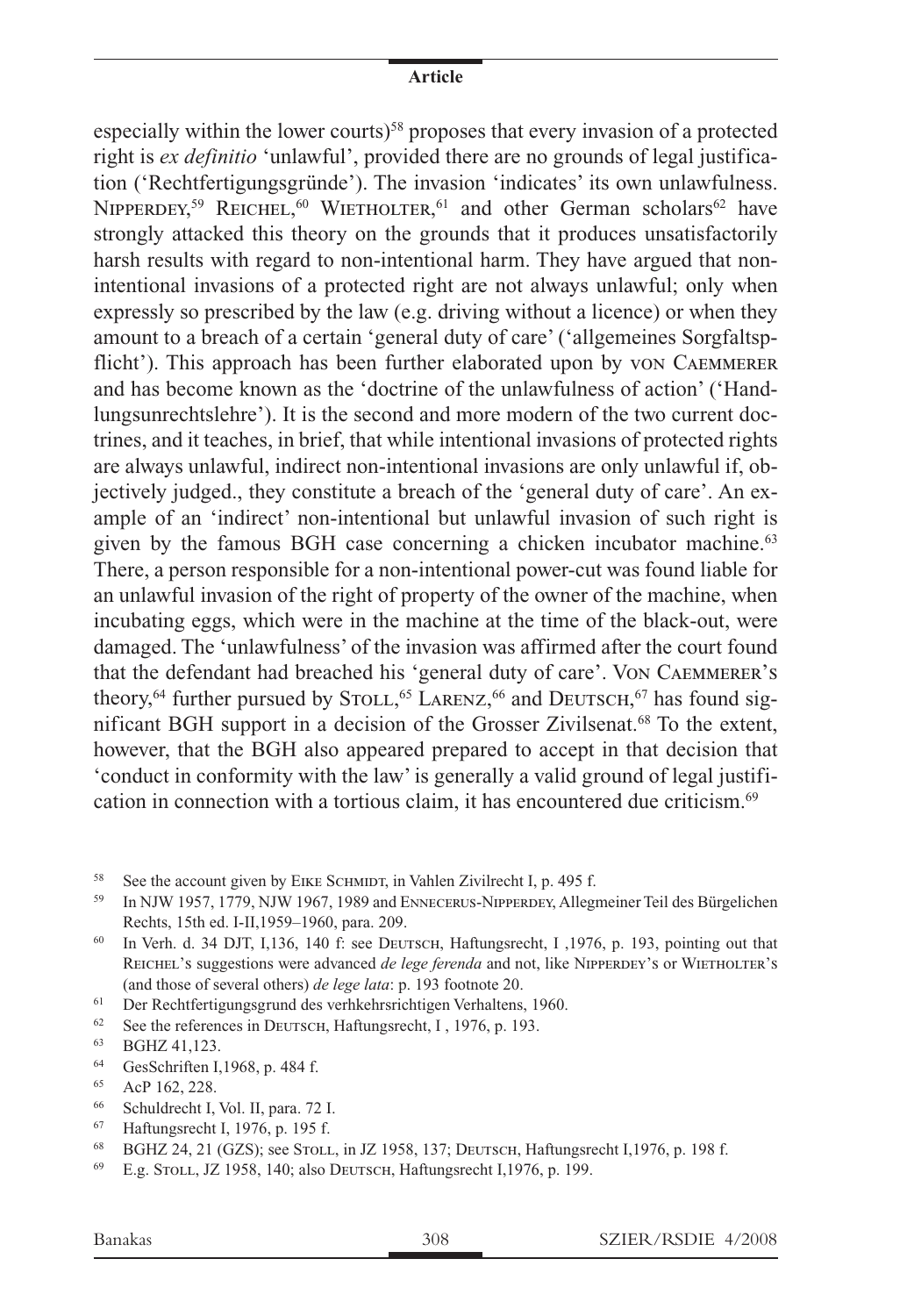## **F. Flexibility and Pragmatism in the Heart of the Old Continent: The Modern Swiss Approach to Civil Liability**

Swiss tort law, in its greater simplicity and flexibility, has been seen as deviating from the solid Germanic dogmatic structures of tort liability anchored in the protection of important legal goods (rights), $70$  embedded in par. 823 of the German Civil Code.71 The principal deviation, which gives Swiss law its greater flexibility and progressive outlook, is the disposal of the German system of a *numerus clausus* of interests protected in tort law, in favour of a wider principle of liability for illegal and culpable behaviour that causes injury.<sup>72</sup> This capacity of Swiss law to adapt to changing demands of social and economic policy is enhanced by the greater degree of judicial creativity allowed under the Swiss system and encouraged by the Swiss Civil Code.<sup>73</sup> A recent example of dynamic judicial activism taking Swiss civil liability law further forward has been the development in the case law of the Federal Tribunal on the principle of liability based on reliance (Vertrauenshaftung),<sup>74</sup> an idea originally put forward in Ger-

- <sup>70</sup> See my paper 'Liability for Incorrect Financial Information: Theory and Practice in a General Clause System and in a Protected Interests System', in 7 European Review of Private Law 261–286, (1999), with further references to comparative law literature.
- <sup>71</sup> See, for what follows, generally, BaslerKomm/BEARBEITER: Heinrich Honsell et al. (Hrsg.), Kommentar zum schweizerischen Privatrecht, Zivilgesetzbuch I, Art. 1–456 ZGB, 2. Aufl., Basel 2002; Obligationenrecht I, Art. 1–529 OR, 3. Aufl., Basel 2003; Gauch Peter/Schluep Walter/Schmid Jörg/Rey Heinz, Schweizerisches Obligationenrecht, Allgemeiner Teil, 2 Bände, 8. Aufl., Zürich 2003; Honsell Heinrich, Schweizerisches Haftpflichtrecht, 4. Aufl., Zürich 2005; Franz Werro, La Responsabilite Civile, Bern 2005.
- <sup>72</sup> Although retaining, at the same time, the *clausula doli* that is also found in para. 826 of the German Civil Code. Article 41 of the Swiss Law of Obligations, a law incorporated into the Swiss Civil Code as its Fifth Part but enacted separately earlier, and with its own enumeration of articles, states: '**A. Haftung im Allgemeinen I. Voraussetzungen der Haftung** 1 Wer einem andern widerrechtlich Schaden zufügt, sei es mit Absicht, sei es aus Fahrlässigkeit, wird ihm zum Ersatze verpflichtet. 2 Ebenso ist zum Ersatze verpflichtet, wer einem andern in einer gegen die guten Sitten verstossenden Weise absichtlich Schaden zufügt.' These two principles of tort liability of article 41 of the Swiss Law of Obligations have been adopted almost verbatim by the Greek Civil Code of 1946, in articles 914 and 919, and also verbatim by the Turkish Civil Code, a direct transplant from Switzerland in 1926 (a new version was introduced in 2002).
- <sup>73</sup> Article 1 SchwZGB, states: '... Kann dem Gesetz keine Vorschrift entnommen werden, so soll das Gericht nach Gewohnheitsrecht und, wo auch ein solches fehlt, nach der Regel entscheiden, die es als Gesetzgeber aufstellen würde ... Es folgt dabei bewährter Lehre und Überlieferung.'
- <sup>74</sup> See the ground-braking cases: BGE 120 II 331 ('Swissair case'); BGE 121 III 350 ('Sporting Association case'); BGE 124 III 363 ('Lawyers' Association case'); BGE 124 III 355 ('Building consortium case'); BGE 130 III 345 ('Surveyor's case'), as well as a number of more recent cases, such as BGE 9. July 2004 (5C.45/2004, E. 2), 28. February 2005 (4C.256/2004, E. 9.2.1), 1. June 2005 (5C.267/2004, E. 5.2/5.3), 9. December 2004 (4C.47/2004, E. 3), 4C.134/2004 of 14. October 2004, E. 5, 5C.134/2004 of 1. October 2004, E. 5, 4C.182/2004 of 23. August 2004, E. 4 ('bounced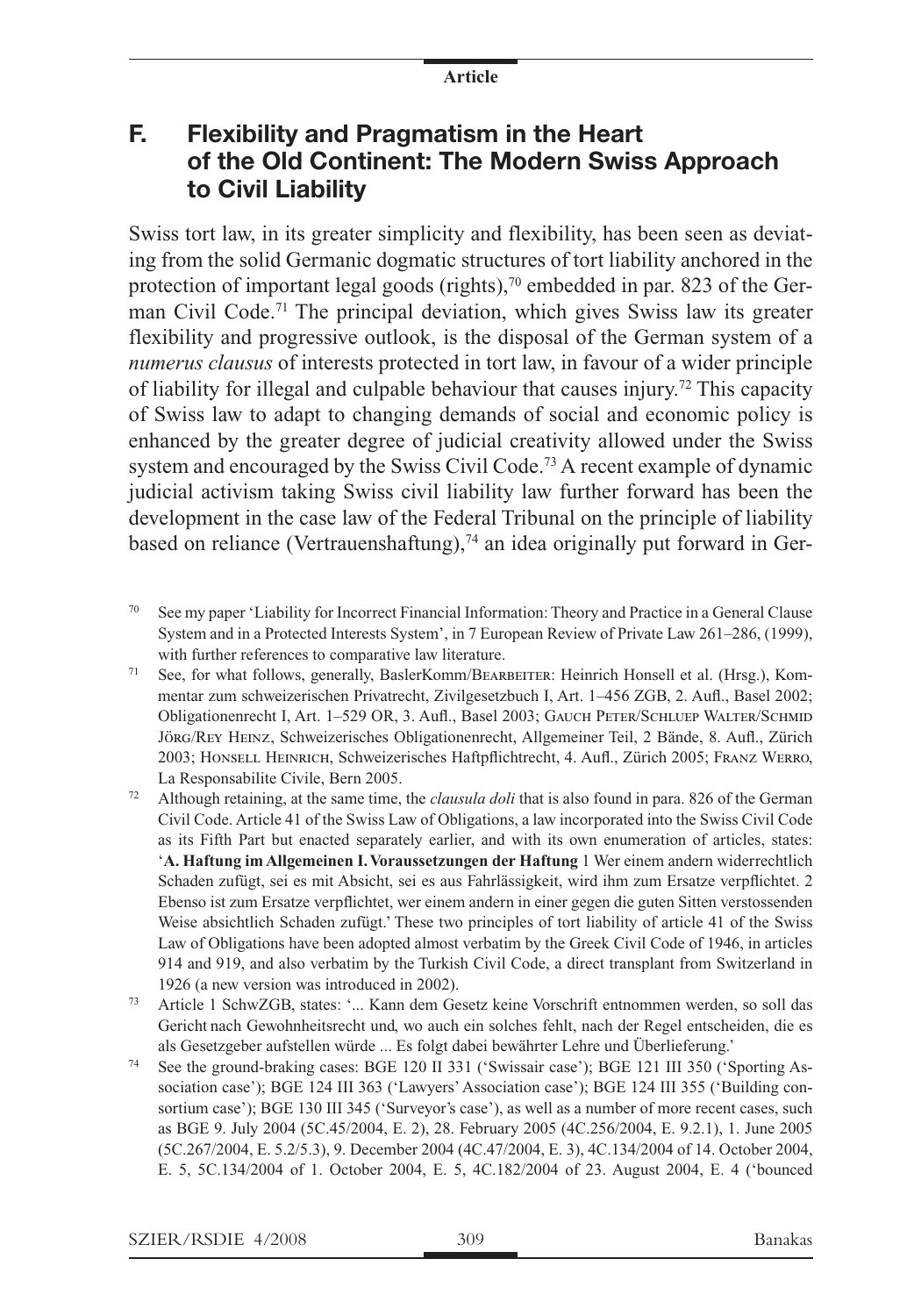man legal doctrine by Canaris,75 but never fully espoused by the courts in Germany. The Swiss Federal Tribunal was first to venture in this area of a so-called 'third source of civil liability', besides and beyond the two traditional sources, contract and tort.76 In my understanding, this third source or kind of liability can

cheque'); 4C.291/2003 of 4. February 2003, E. 7 ('Garden wall'); 4P.137/2002 of 4. July 2003, E. , 74C.225/2002 of 7. February 2003, E. 3, 4C.215/2002 of 11. November 2002, E. 2 ('Bank responsibility for financial advice'), 4C.12/2002 of 14. May 2002, E. 3.2, 4C.278/2001 of 20. February 2002, E. 6 4C.71/2001 of 30. May 2001, E. 6, 4C.107/2000 of 3. April 2001, E. 3 , 4C.100/2000 of 11. Juli 2000, E. 4, 4C.194/1999 of 18. January 2000, E. 4 (Protective effect in favour of third parties of reliance liability), 25 February 2005, 4C.357/2004.

<sup>75</sup> See Claus-Wilhelm Canaris, Die Vertrauenshaftung im deutschen Privatrecht, München 1971.

<sup>76</sup> There is a voluminous Swiss, German and Austrian literature on Vertrauenshaftung: See in particular, ARMBRUESTLER, Vertragliche Haftung für Drittschäden – quo vadis Helvetia?, in: Eugen Bucher et al. (Hrsg.), Norm und Wirkung, FS Wolfgang Wiegand, Bern 2005, 71 ff.; BELGER, Verhaltenspflichten und Vertrauenshaftung, Bern 2000; Belger, Zur Unterscheidung zwischen Rechtsscheinhaftung und Vertrauenshaftung, recht 2002, 201 ff.; Bucher, Was man aus einem Fall von «Putativ-Vertrauenshaftung» lernen kann, recht 2001, 65 ff.; Bucher, Vertrauenshaftung: Was? Woher? Wohin?, in: Peter Forstmoser et al. (Hrsg.), Richterliche Rechtsfortbildung in Theorie und Praxis, FS Hans Peter Walter, Bern 2005, 231 ff.; Canaris, Schutzgesetze – Verkehrspflichten – Schutzpflichten, in: FS Karl Larenz, München 1983, 27 ff.; Canaris, Die Reichweite der Expertenhaftung gegenüber Dritten, ZHR 1999, 206 ff.; Canaris, Die Vertrauenshaftung im Lichte der Rechtsprechung des Bundesgerichtshofs, in: 50 Jahre Bundesgerichtshof, Festgabe aus der Wissenschaft, Bd. I, München 2000, 129 ff.; Chappuis/Winniger (Hrsg.), La responsabilité fondée sur la confiance – Vertrauenshaftung, Zürich 2001; CommRom/BEARBEITER: Luc Thévenoz/Franz Werro (Hrsg.), Commentaire Romand, Code des obligations I, Basel 2003; Fehlmann, Vertrauenshaftung – Vertrauen als alleinige Haftungsgrundlage, Diss. Universität St. Gallen, 2002; Frotz, Die rechtsdogmatische Einordnung der Haftung für culpa in contrahendo, in: Gedenkschrift Franz Gschnitzer, Innsbruck 1969, 163 ff.; Gauch, Der Schätzer und die Dritten, in: Eugen Bucher et al. (Hrsg.), Norm und Wirkung, FS Wolfgang Wiegand, Bern 2005, 823 ff.; GAUCH PETER/SCHLUEP WALTER/SCHMID JÖRG/REY HEINZ, Schweizerisches Obligationenrecht, Allgemeiner Teil, 2 Bände, 8. Aufl, Zürich 2003; Hausheer HEINZ/JAUN MANUEL, Die Einleitungsartikel des ZGB, Bern 2003; HONSELL, Schweizerisches Haftpflichtrecht, 4. Aufl., Zürich; Honsell, Die Haftung für Auskunft und Gutachten, insbesondere gegenüber Dritten, in: Festschrift Peter Nobel, Bern 2005, S. 939 ff. (zit. FS Nobel 2005); Koller, Haftung einer Vertragspartei für den Schaden eines vertragsfremden Dritten, in: Alfred Koller (Hrsg.), Neue und alte Fragen zum privaten Baurecht, St. Gallen 2004, 1 ff.; Koller, Ausservertragliche Haftung eines Ingenieurs für mangelhafte Hangsicherung?, in: Peter Forstmoser et al. (Hrsg.), Richterliche Rechtsfortbildung in Theorie und Praxis, FS Hans Peter Walter, Bern 2005, 367 ff.; Kramer, Juristische Methodenlehre, 2. Aufl., Bern/München/Wien 2005; Klebs, Sonderverbindung und ausserdeliktische Schutzpflichten, München 2000; Koziol, Österreichisches Haftpflichtrecht, Bd. I, Allgemeiner Teil, 3. Aufl., Wien 1997; Larenz, Culpa in contrahendo, Verkehrssicherungspflicht und «sozialer Kontakt», MDR 1954, 515 ff.; Loser, Kritische Überlegungen zur Reform des privaten Haftpflichtrechts – Haftung aus Treu und Glauben, Verursachung und Verjährung, ZSR 2003 II, 127 ff.; Loser, Schutzwirkungen zugunsten Dritter, in: Privatrecht und Methode, FS Ernst A. Kramer, Basel 2004, 579 ff.; Loser, Ausservertragliche Haftung einer Vertragspartei für reine Vermögensschäden Dritter, in: Haftung einer Vertragspartei für Schäden vertragsfremder Dritter, St. Gallen 2005, 111 ff.; Loser, Die Vertrauenshaftung im schweizerischen Schuldrecht, Bern 2006; Luhmann, Vertrauen – Ein Mechanismus der Reduktion sozialer Komplexität, 3. Aufl. der Originalausgabe von 1968, Stuttgart 1989; Morin, La responsabilité fondée sur la confiance – étude critique des fondements d'une innovation controversée, Basel 2002; Rey, Ausservertragliches Haftpflich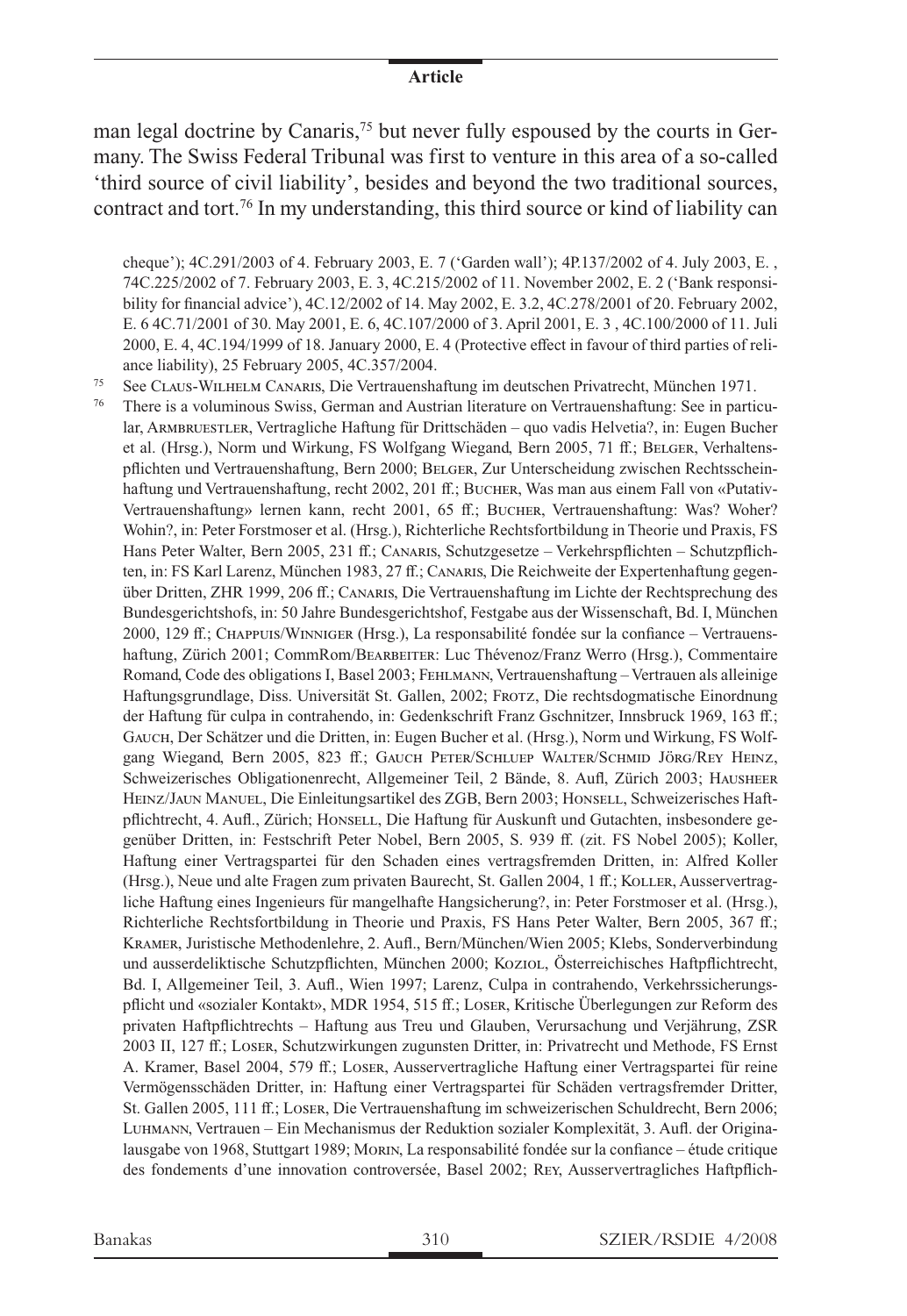be seen as founded on the reasonable reliance to its detriment, by one of the parties in a non-contractual, or pre- or post-contractual, relationship on a promise, advice or information, given by the other party.<sup>77</sup>

This is a development that any forward looking harmonization of tort law in Europe should take on board. As I have argued in another paper some years ago, $78$  in which I offered a set of new principles of European tort law, constructed on the experience of Europe's legal systems and the American experience, and intended to restate in a unitary, functional approach their diverse toolboxes of liability devices, assumption of responsibility is already emerging as a unifying basis of all civil liability for negligence, especially in Anglo-American, and also, at least on a certain theoretical level, in German, French and Italian law. Such assumption of responsibility should be perceived as an objective, normative concept. It could apply generally in all cases where a person unfairly creates a risk of loss to another for self-interest or profit. This new concept of assumption of responsibility that I propose should be adopted as expressing a *transactional* view of civil liability.79 The substantial experience of Swiss law in this area, present in the numerous cases decided by the Federal Tribunal and mentioned above, will be invaluable for any future harmonisation of tort law in Europe.

trecht, 3. Aufl., Zürich 2003; Vito, Haftung für Dienstleistungen gegenüber vertragsfremden Dritten, in: Christian J. Meier-Schatz/Rainer J. Schweizer (Hrsg.), Recht und Internationalisierung, Festgabe der Juristischen Abteilung der Universität St. Gallen zum Juristentag 2000, Zürich 2000, 137 ff.; Vito, Schweizerisches Haftpflichtrecht, Zürich 2002, Schmid, Vertrauenshaftung bei Formungültigkeit, in: Peter Forstmoser et al. (Hrsg.), Richterliche Rechtsfortbildung in Theorie und Praxis, FS Hans Peter Walter, Bern 2005, 417 ff.; SCHWENZER INGEBORG, Schweizerisches Obligationenrecht, Allgemeiner Teil, 3. Aufl., Bern 2003; STOLL, Abschied von der Lehre von der positiven Vertragsverletzung, AcP 136 (1932) 257 ff.; Walter, Die Vertrauenshaftung: Unkraut oder Blume im Garten des Rechts?, ZSR 2001 I, 79 ff.; WATTER, Investorenschaden wegen falscher Rechnungslegung, in: Aktuelle Fragen des Bank- und Finanzmarktrechts, FS Dieter Zobl, Zürich 2004, 429 ff.; BernerKomm/Kramer, OR Einleitung, N 150 f.

- <sup>77</sup> This formulation of Vertrauenshaftung brings this device very close to the doctrine of promissory estoppel in American contract law which, unlike the English doctrine of the same name, can be used not only as a defence to a contractual action but also as a basis for an action.
- <sup>78</sup> Stathis Banakas, 'European Tort Law: Is it Possible?' 9 European Review of Private Law, 363–375 (2002).
- <sup>79</sup> As an example, I offered the German Supreme Court case of BGH JZ 1993, 682, deciding under para. 823 Abs. 2 BGB (German Civil Code), that the managing director of a company assumes responsibility for informing prospective creditors of the imminent winding up of the company. Professor Canaris sees this as a case of *culpa in contrahendo* founded on *Vertrauenshaftung*: See Canaris, 'Die Haftung für fahrlässige Verletzungen der Konkursantragspflicht nach para. 64 GmbHG', Juristenzeitung 1993, 649 f.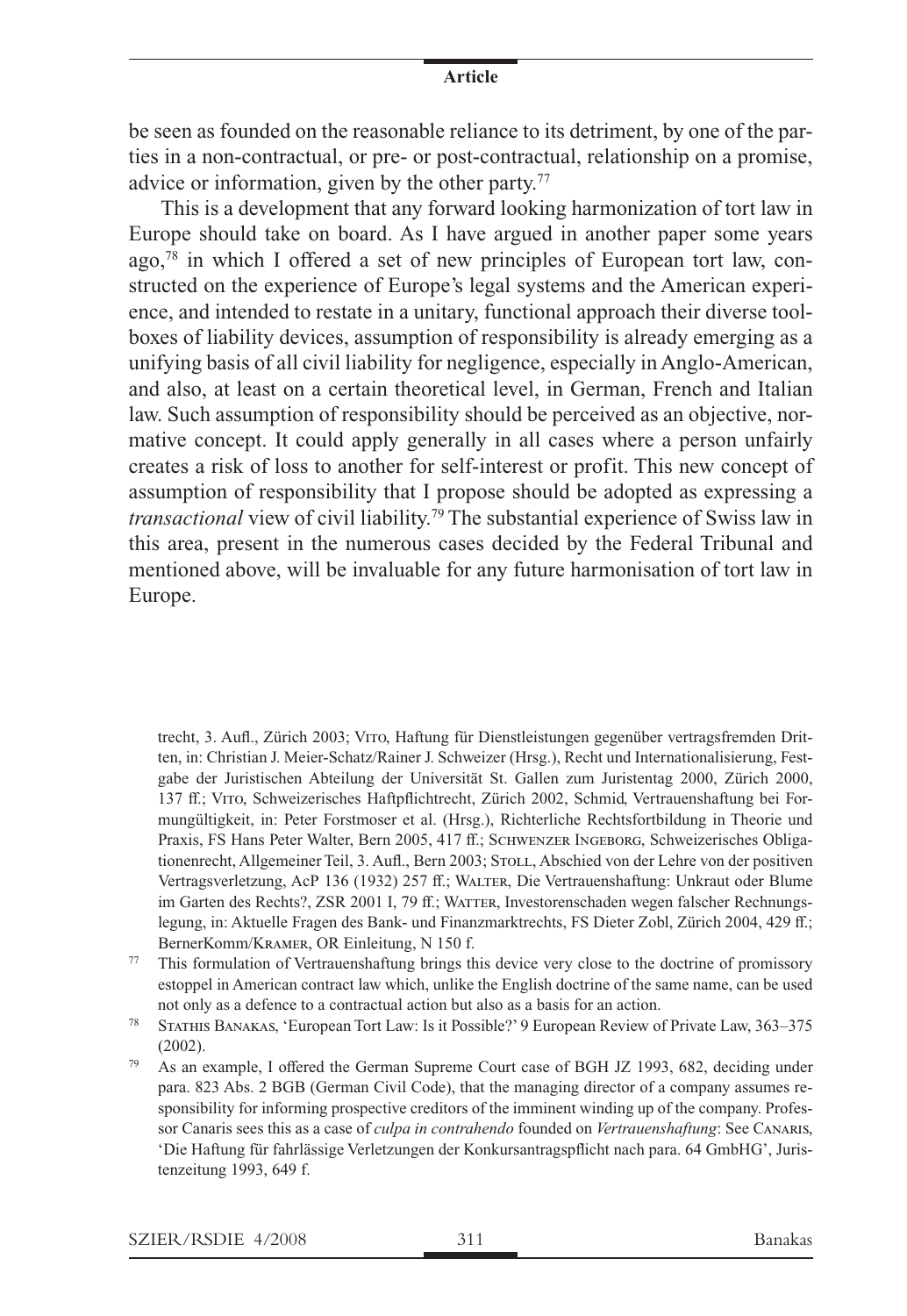### **III.** nnn

The overview of the three leading European tort traditions shows both the difficulty and the futility of a harmonisation of existing dogmatic and conceptual structures of European tort laws.<sup>80</sup> Additionally, a European tort law can, and should, serve the European citizen at the beginning of a new millennium. Rather than looking back at the historical roots of the *jus commune* or even further back to the brilliant inventions of classical Roman jurists, the new tort law of Europe must be designed to build a safer and fairer social and economic environment for all Europeans. Throughout history we can look to find the ancestors of our values, and the beginnings of our craft, and harvest all ideas and devices that are clever and good; but we must set ourselves aims and goals that look to the future. To this end the contemporary scholarly debate in the United States can be helpful.

We can start by reflecting on the (desired) *purpose* of the law of tort in a united Europe in our time.<sup>81</sup> Many centuries ago, GROTIUS and PUFENDORF in medieval Europe declared the moral foundation of the law of delict to be an obligation to make good any damage caused by one's culpable behaviour, causing a major break with the approach of Roman law which was to simply provide remedies for certain types of harm that had been declared unlawful. It is surprising that very little of any importance has been said since, insofar as the discussion of the purposes of tort law is concerned. One must look at the other side of the Atlantic for new ideas closer to our time and age. American scholars have elaborated theories of corrective justice, as well as theories of deterrence and economic efficiency. Even more radical voices have offered critical studies of tort theory that question the need for its very existence. The debate has been ongoing in America for quite some time now, and it is certainly surprising that its only effect in Europe has been academic, and even so, quite limited.

It is my belief that we cannot build the new tort law of Europe without first laying down the ideological foundations of its purpose. To this end, American scholarship is an indispensable aid. But Europe in the shape of the European Union also already has its own very important political, social, and economic aims; these will certainly need to be given priority. Unlike some of the existing national tort systems in Europe that predate the modern states in which they have found themselves, and therefore, have sometimes evolved separately from

<sup>&</sup>lt;sup>80</sup> As I have pointed out in my paper, European Tort Law: Is it Possible? 9 European Review of Private Law, 363–375 (2002); see also Jane Stapleton, Benefits of Comparative Tort Reasoning: Lost in Translation, Journal of tort law Volume 1/Issue 3 (October 2007), available online at http://www. bepress.com/jtl/vol1/iss3/(last visited 19.3.2008).

<sup>&</sup>lt;sup>81</sup> See Stathis Banakas, 'Trasformazioni della responsabilita extracontrattuale', (1998) XLIV Rivista di Diritto Civile, 69–83.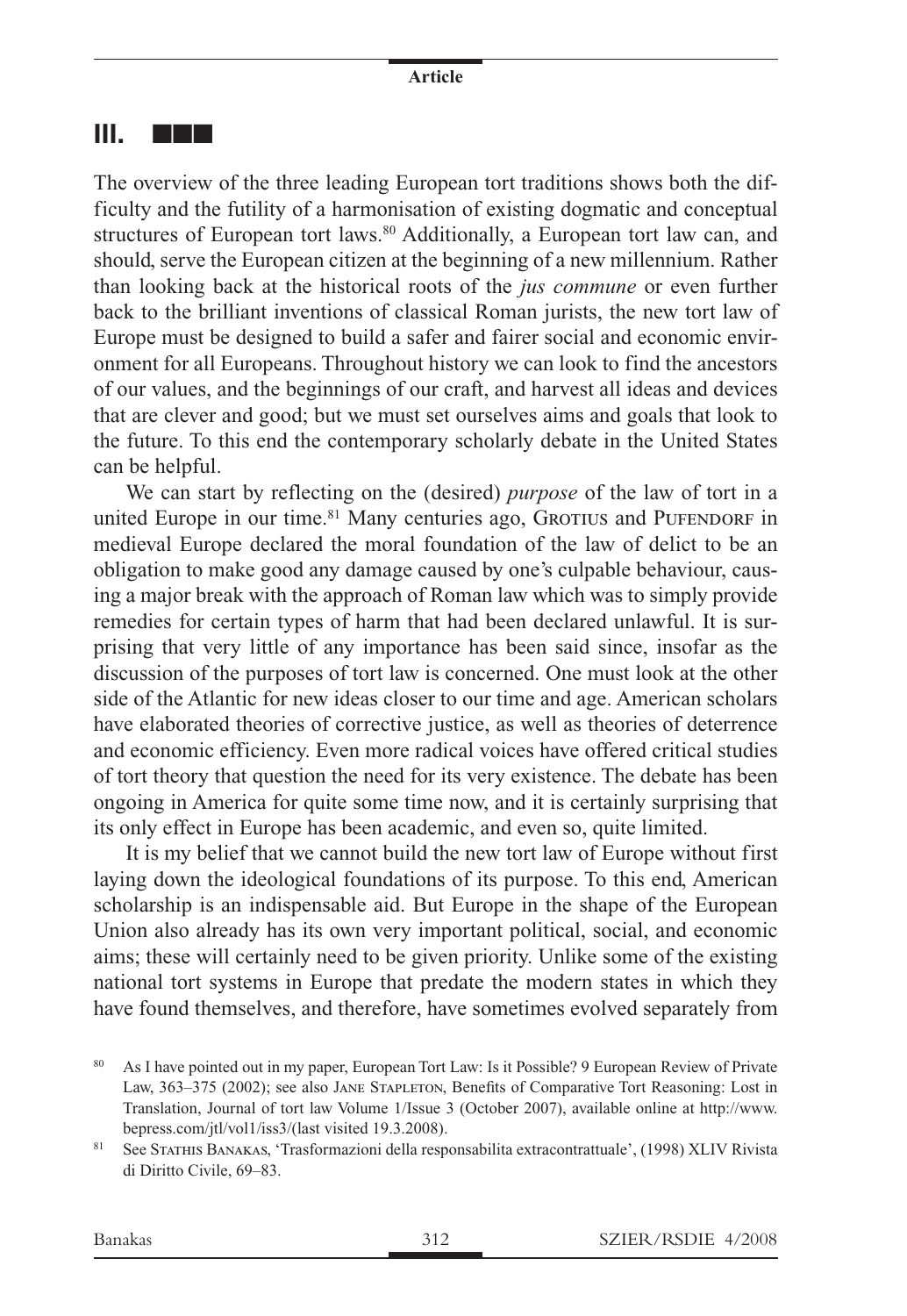national aims, the new tort law of Europe cannot be developed separately from the goals of the European political and social union. It follows from the above that a major project of harmonisation of European tort law should deal with:

(A) The purpose of tort law in the emerging European community: tort theories in the beginning of the new millennium in a world in which financial and social globalisation are now a reality (more on this *infra*).

(B) The political, social and economic aims of the European Union, as political underpinnings of the tort law to be developed., and the directional significance of previously accomplished tort law harmonisation. This should lead on to a third more substantial aim of establishing the 'common core', such as it might be, of values, methods and techniques shared by national tort systems in Europe.

## **IV.** nnn

American tort law theory has led the way towards new conceptions of delictual liability. The various different theories can be grouped under two general categories, i.e.:

(A) Theories that can be described as 'instrumental'82 or, more narrowly, 'deterrence' theories, including the contextual study of legal problems on the basis of an economic analysis of the effect of legal rules in the market place; and

(B) Theories that can be described as 'relational' or 'moral' or 'corrective justice theories'.<sup>83</sup> Recently, scholars like GARY T. SCHWARTZ have come out in

- <sup>82</sup> First propagated by FLEMING JAMES JR. in his article 'Contribution among Joint Tortfeasors: A Pragmatic Criticism', 54 Harvard L. Rev. 1156 (1941). See, further, George L. Priest, 'The Invention of Enterprise Liability: A Critical History of the Intellectual Foundations of Modern Tort Law', 14 J. Legal Studies 461 (1985). For a critique of 'instrumentalist' tort thinking, see CHARLES O. GREGORY, 'Contribution Among Joint Tortfeasors: A Defence' 54 Harvard L. Rev. 1170 (1941), answered by Fleming James Jr. in 'Replication', 54 Harvard L. Rev. 1184 (1941). A good summary of the debate between relational and instrumentalist tort theories can be found in ERNEST J. WEINRIB, 'Thinking About Tort Law', 26 Valparaiso Univ. L. Rev. 717 (1992).
- <sup>83</sup> See Symposium, 'Corrective Justice and Formalism: The Care One Owes One's Neighbours, 77 Iowa L. Rev. 403 (1992); an excellent review of these theories can be found in Gary T. Schwartz, 'Mixed Theories of Tort Law: Affirming Deterrence and Corrective Justice', 75 Texas L. Rev. 1801 (1997). On the often heated., highly politicised debate about United States tort reform, see Jay M. Feinman, Unmaking and Remaking Tort Law, 5 J. High tech. L. 61 (2005); Stathis Banakas, What Is Tort Law for in Today's World?, in Essays on tort, insurance law and society 99 (2006). On modern American tort theory from a vast literature see, in particular, Tom F. LAMBERT JR., The Jurisprudence of Hope, 31 J. AM. trial law. ass'N 29 (1965); Michael Rustad, The Jurisprudence of Hope: Preserving Humanism in Tort Law, 28 Suffolk u. L. Rev. 1099 (1994). Tort law is also accorded 'therapeutic' qualities. See BRUCE FELDTHUSEN, The Civil Action for Sexual Battery: Therapeutic Jurisprudence?, 25 Ottawa l. Rev. 203 (1993). In Understanding Tort Law, 23 Val. u. L. Rev.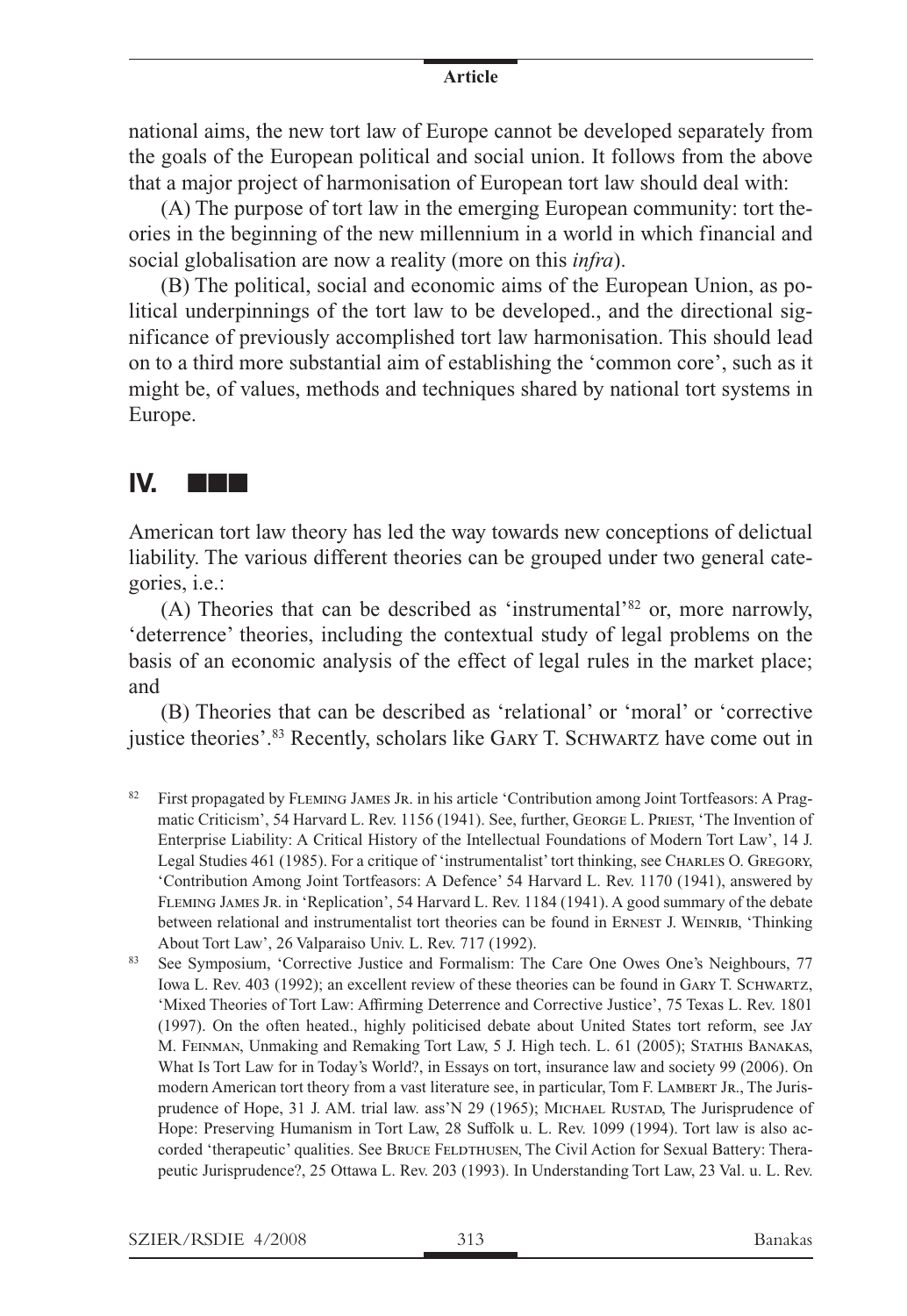favour of 'mixed' theories, combining the ostensibly antithetical goals of efficiency and fairness.84

(A) Whereas the original instrumental theories emphasised the compensatory aspects of tort law, as a 'public law in disguise',<sup>85</sup> having a regulatory and distributional character, aiming at spreading the cost of injuries across the community,<sup>86</sup> the new economic analysis of tort law, as shown in the work of, among others, Calabresi and Posner, aims at deterrence, and at reducing injuries by devising rules that produce economic incentives for safer behaviour.<sup>87</sup>

The instrumental conception of tort law places the social function of tort remedies centre-stage, emancipating tort law from its historical connection with criminal law and the principle of individual responsibility based on moral wrong. The obligation to repair or compensate damage, or exceptionally, to pay aggravated damages, is determined by social and economic considerations of the allocation of the risk of specific losses. The instrumental theory of tortious liability replaces in the common law systems the concept of 'unlawfulness' with a concept of 'legal policy' based on such considerations. It has been made possible by the historical development of tort law by the judges, as a system of case-law largely unregulated by the legislator, and totally independent from criminal law. In the common law world the civil action, even if the tort is also a crime, will be litigated separately, with a different procedure and in a different legal culture, with a very restrained input from any parallel criminal proceedings allowed through into the tort case.

An instrumental view of liability for negligent harm will give priority not to the moral wrongdoing of the defendant but to considerations of economic efficiency and social utility determining where the loss should ultimately fall. For moral deterrence and retribution, the job is left to criminal law. As far as civil

485 (1989), Ernest J. Weinrib goes overboard in his enthusiasm. He states that 'Explaining love in terms of ulterior ends is necessarily a mistake, because a loving relationship has no ulterior end. Love is its own end. In that respect, tort law is just like love.' ID. at 526; ALLEN M. LINDEN, Viva Torts, 5 J. High Tech. L. 139.

 $rac{84}{85}$  IBID.

<sup>85</sup> This point is addressed., in the light of the modern experience and the new 'individualistic' turn of social consciousness, by DANIEL A. FARBER & PHILIP P. FRICKLEY, In the Shadow of the Legislature: The Common Law in the Age of the New Public Law, 89 Michigan L. Rev. 875 (1991).

<sup>86</sup> See, e.g., KEETON & O'CONNEL, Basic Protection for Accident Victims, 1965; T. Ison, The Forensic Lottery, 1967.

<sup>87</sup> See W. M. Landes & R. A. Posner, 'The Positive Economic Theory of Tort Law' 15 Georgia L. Rev. 851 (1981); the literature on the economic analysis of tort law is enormous: see, e.g., Posner, Economic Analysis of Law, ch. 6. In Germany, the movement attracted a great deal of interest, and generated original works such as Schäfer/Ott, Lehrbuch der ökonomischen Analyse des Zivilrechts, 1986. The great English monograph has been Atiyah (ed. P. Cane), Accidents, Compensation and the Law; see also Burrows & Veljanowski, The Economic Approach to Law.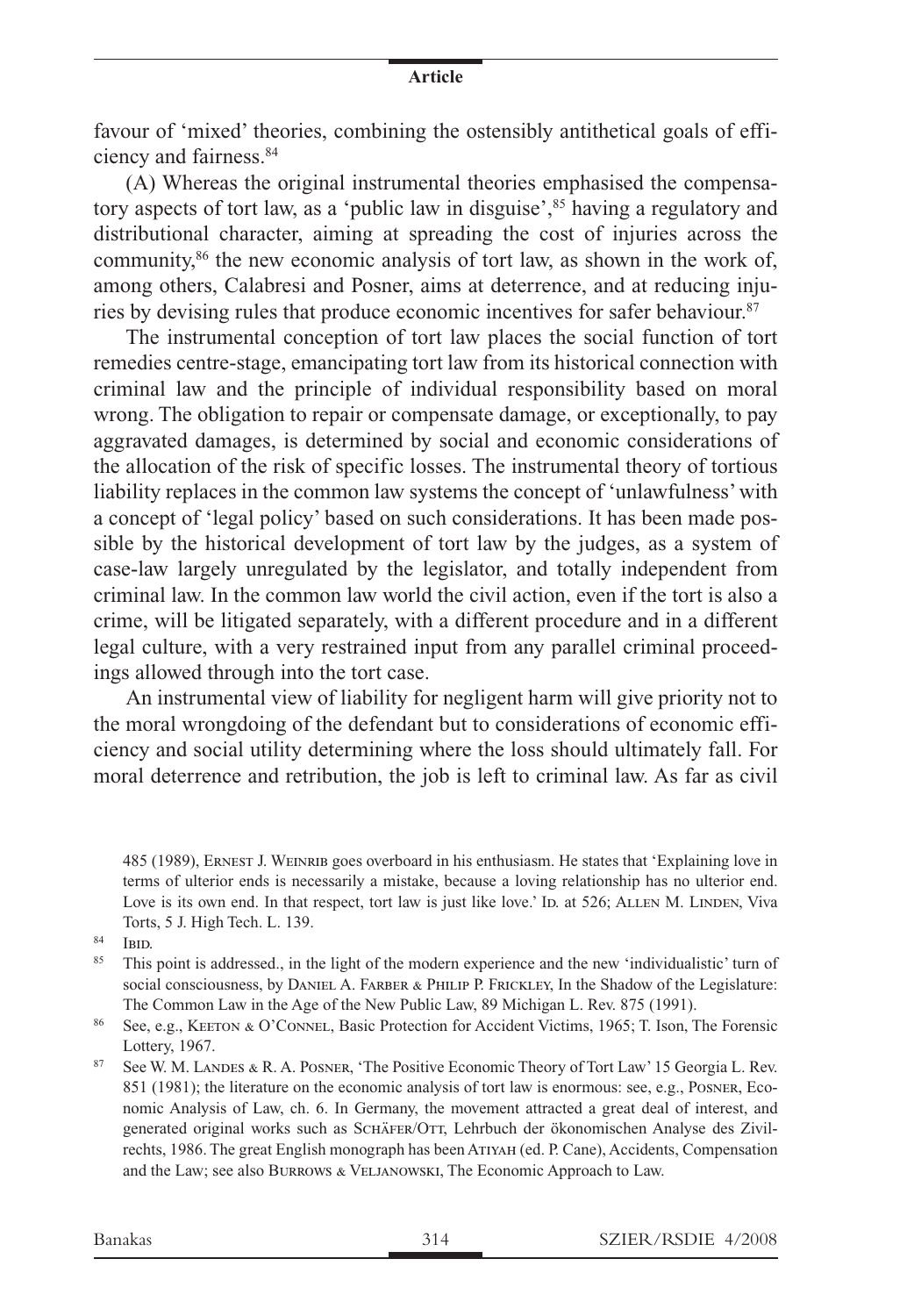liability is concerned., negligent harm ceases to be personal, it becomes social. 'Social objectives supersede legitimate accountability or fault.'88

But in a sophisticated free market economy tort can also be misused., i.e. used not to restore unfair or socially dysfunctional loss, but simply, to produce wealth for certain professions,<sup>89</sup> or to increase the assets of a business, part of the phenomenon of so-called 'paper-entrepreneurism'.90 This has seriously aggravated the mounting social cost of tort litigation in America, the most significant fact to be taken into account in developing an economically sound European tort theory for the future.<sup>91</sup>

(D) Corrective justice or relational tort theories have been understood as emphasising the moral purpose of tort law. Their principal strength is their focus on the structure of tort suits: tort law is interested not in every person who behaves wrongly, but only those who, by so behaving, cause harm. This shows that tort law is not concerned with deterring wrongful activity, but with correcting its harmful consequences, assessing moreover, the defendant's liability not in reference to the magnitude of the risk created by his conduct, but in reference to the extent of harm suffered by the plaintiff.<sup>92</sup> According to the prevailing theory in America, known as 'conduct theory of negligence', negligence is 'conduct which falls below the standard established by law for the protection of others against unreasonable risk of harm'.93

<sup>88</sup> DOGHERTY, Accountability Without Causality, p. 11.

<sup>89</sup> Writers in the so-called 'Critical Legal Studies' movement have savagely attacked the capitalist exploitation of tort liability by lawyers, insurers and entrepreneurs: see RICHARD L. ABEL, 'A Critique of Torts', 37 U. C. L. A. L. Rev. 785 (1990). See further, my article The Method of Comparative Law and the Question of Legal Culture Today, 3 Tilburg Foreign Law Rev. 113, 134 f. (1994).

<sup>90</sup> See R. Reich, The Next American Frontier, 1983, ch. 7.

<sup>&</sup>lt;sup>91</sup> 'Tort crisis' and 'Tort Reform' have been hotly debated in America in recent years, and figured as political issues in the last Presidential election. See ROBERT L. RABIN, The Politics of Tort Reform, 26 Valparaiso Univ. L. Rev. 709 (1992).

<sup>&</sup>lt;sup>92</sup> See e.g., ERNEST J. WEINRIB, 'Toward a Moral Theory of Negligence Law', 2 Law & Philosophy 37 (1983); Jules L. Coleman, Risks and Wrongs, 1992, pp. 374–82.

<sup>&</sup>lt;sup>93</sup> Restatement (Second) of Torts Para. 282 (1965); see also Harper & James, The Law of Torts, Second Edition by Oscar S. Gray, Boston/Toronto 1986, Vol. 3, p. 382 f., with further references.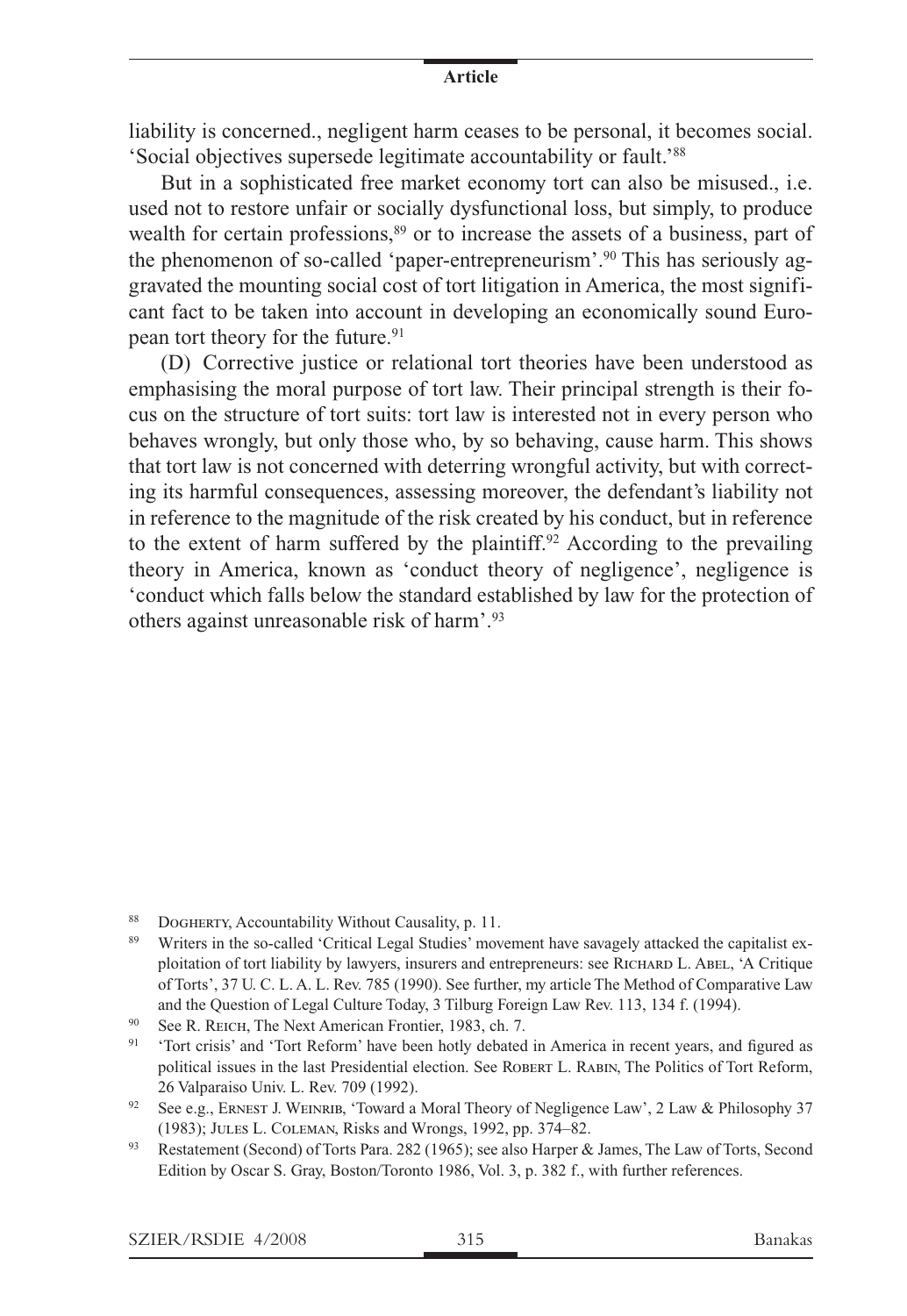## **V.** nnn

The law making activity of the European Union, during the years of its existence, in the area of private law and the harmonisation of EU national private law systems in a number of important areas of injury are realities that cannot be ignored in planning a European tort law. There have been a number of Directives and Draft Directives in diverse areas, such as: Product Liability for Defective Products, <sup>94</sup> Consumer Protection, <sup>95</sup> Consumer Credit, <sup>96</sup> Package Travel, Package Holidays and Package Tours,<sup>97</sup> Unfair terms in Contracts,<sup>98</sup> Proposal for a Directive on the Liability of Suppliers of Services,<sup>99</sup> Proposal for a Directive on Liability for Injury caused by Waste.100 And, most importantly, the recently published first Draft of the Common Frame of Reference, commissioned by the EU Commission, with rules intended to:

'… be used primarily in relation to contractual and non-contractual rights and obligations and related property matters'.<sup>101</sup>

Tort law has also been the subject of on-going academic research into the common core of European legal systems,<sup>102</sup> and is of course, an important part of the European Civil Code project.103 Professor von Bar first published in Germany his book on the COMMON EUROPEAN TORT LAW,<sup>104</sup> in which he reviews the

- <sup>96</sup> Council Directive 87/102/EEC.
- <sup>97</sup> Council Directive 90/314/EEC.
- <sup>98</sup> Council Directive 93/13/EEC of 1993.
- <sup>99</sup> 91/C12/11 revised in 1992.

- <sup>102</sup> Mauro Bussani and Ugo Mattei (General Editors). Volumes on European Tort Law include Pure Economic Loss in Europe, edited by Mauro Bussani/Vernon Palmer, Cambridge University Press, 2003; The Boundaries of Strict Liability in European Tort Law, edited by Franz Werro/Vernon Palmer, Carolina Academic Press, Durham NC/Stämpfli Publishers Ltd, Bern/Bruylant, Bruxelles, 2004; Personal Injury Compensation in European Legal Systems, edited by STATHIS BANAKAS/GIOvanni Commande/Philippe Brun (forthcoming 2009).
- <sup>103</sup> See the Resolutions of the European Parliament of 26 May 1989, OJEC 1989 C 158/400 and 6 May 1994, OJEC 1994 C 205/518; Symposium 'Towards a European Civil Code' held in The Hague, 28 February 1997; A. S. Hartkamp and Others (eds), Towards a European Civil Code, Dordrecht/ Boston/London 1994, reviewed by S. Banakas in 11 Arbitration International 222 (1995).
- <sup>104</sup> Gemeineuropäisches Deliktsrecht, Erster Band: Die Kernbereiche des Deliktsrechts, seine Angleichung in Europa und seine Einbettung in die Gesamtrechtsordnungen, 1996; see also *supra*, note 2, for an English edition.

<sup>&</sup>lt;sup>94</sup> Council Directive 85/374/EEC of 25 July 1985, now fully implemented by all EU member states.

<sup>95</sup> Council Directive 85/557/EEC of 20 December 1985 on Consumer Protection in Contracts negotiated away from business premises.

<sup>100</sup> 89/C251/04.

<sup>&</sup>lt;sup>101</sup> Principles, Definitions and Model Rules of European Private Law, Draft Common Frame of Reference (DCFR), interim outline edition available online at http://webh01.ua.ac.be/storme/DCFRInterim.pdf (last visited 27.2.2008), Article I.-1:101.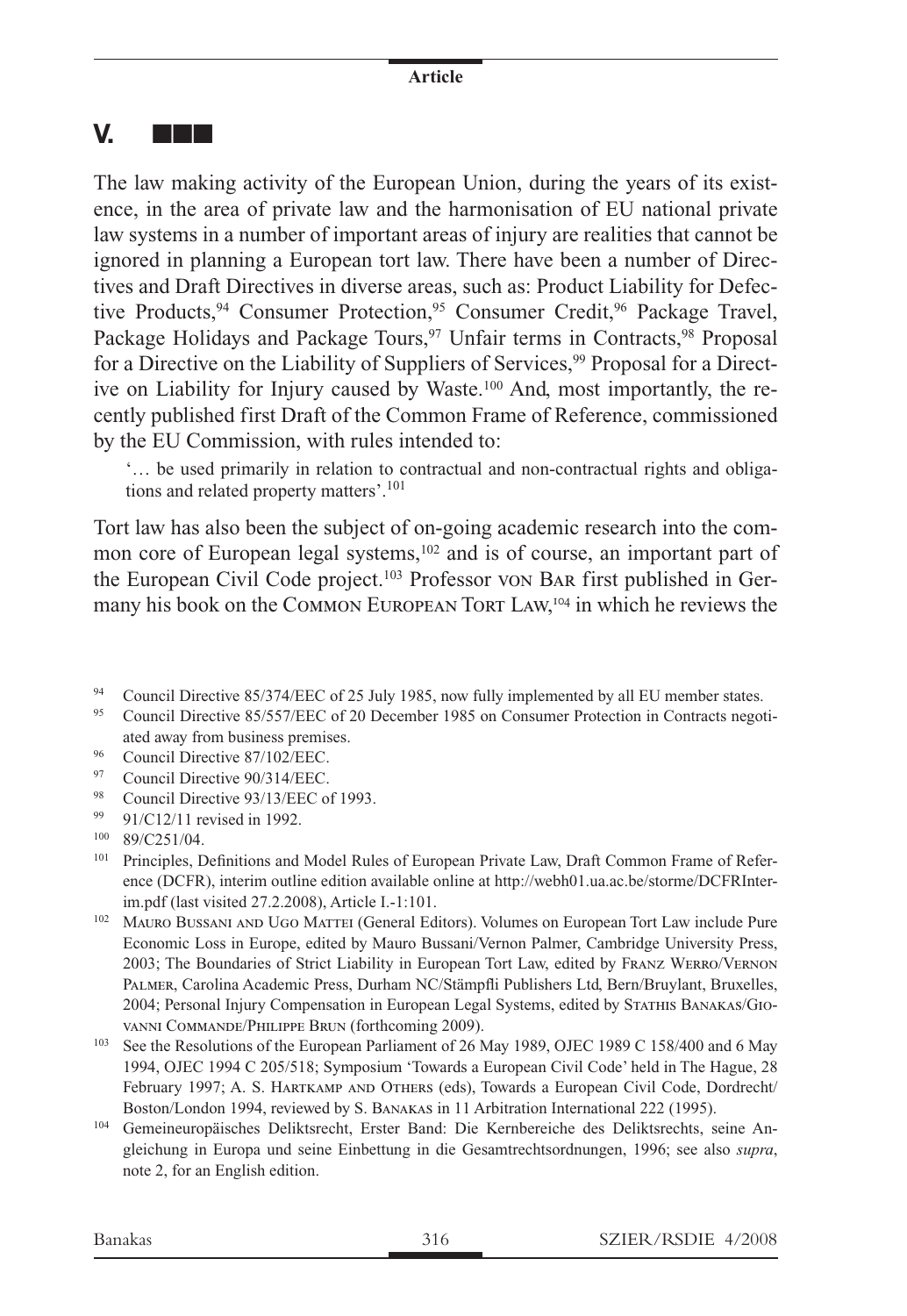present state of European tort systems, following on from his earlier editing of a collective work with national reports on European tort systems.105

However, all is not well with the European tort law project. As I will be arguing in a forthcoming paper in more detail, the published first Draft of which,<sup>106</sup> despite its claims of modernising European private law, including tort law, and making it fit for the 21<sup>st</sup> century and beyond, is backwards looking to the, admittedly impressive for its time and socio-economic conditions, Pandektenwissenschaft of the  $19<sup>th</sup>$  century.<sup>107</sup> With its emphasis on systematic dogmatic constructions, abstract definitions and dry logical deductive thinking, not to mention the uninspiring language, the Draft misses the point and seems to be blissfully unaware of the reality of the law, especially private law at the point of delivery in a globalised world. It also completely ignores the increasing importance of regulation, self-regulation and soft law<sup>108</sup> that seriously undermine the dogmatic aspirations of traditional private law theory. Additionally, it fails to connect with major regimes and instruments of transnational trade law that of course also apply in EU territory.

Methodologically, as I have argued in one of my more recent articles,  $109$  a critical assessment of the EU's harmonisation projects needs to be made with a pragmatic approach to global justice, involving, to a certain extent, questions of universal standards of legal protection, and universal enforcement of legal norms. The argument that needs to be put forward is the need for a global, and not merely a regional-insular 'European', private law perspective, including more specifically a view of tort law remedies, as an effective global mechanism

- <sup>105</sup> Christian von Bar (ed.), Deliktsrecht in Europa, Köln/Berlin/Bonn 1994; see also *supra,* note 3, for the final version of the text on Principles of Civil Liability for Damages produced by the The study group on a european civil code, led by Professor von Bar, available online at http://www.sgecc. net/media/downloads/updatetortlawarticles\_copy.doc (last visited 4.3.2008).
- <sup>106</sup> Von Bar, Clive, Schulte-Nölke et al. (eds), *Principles, Definitions and Model Rules of European Private Law – Draft Common Frame of Reference (DCFR),* 2008.
- <sup>107</sup> The DCFR is currently undergoing a process of evaluation by a network of several academic groups, including the 'Association Henri Capitant des amis de la culture juridique française' and the 'Société de législation comparée', which have already published 'Principes contractuels communs' and 'Terminologie contractuelle commune', B. Fauvarque-Cosson, D. Mazeaud (dir.), collection *'Droit privé comparé et européen'*, Volumes 6 and 7, 2008.
- <sup>108</sup> See forthcoming EUI Workshop on 'Private Law Remedies, Soft Law and Global Wrongs', 15<sup>th</sup> December 2008, 3–7pm; also Stathis Banakas, 'A Global Concept of Justice-Dream or Nightmare? Looking at Different Concepts of Justice or Righteousness Competing in Today's World', 67 Louisiana Law Review 1021–1041 (2007).
- <sup>109</sup> 'A Global Concept of Justice Dream or Nightmare? Looking at Different Concepts of Justice or Righteousness Competing in Today's World', 67 Louisiana Law Review 1021 (2007). See also Gunther Teubner & Andreas Fischer-Lescano, 'Wandel der Rolle des Rechts in Zeiten der Globalisierung: Fragmentierung, Konstitutionalisierung und Vernetzung globaler Rechtsregimes' in Globalisierung und Recht 3, 53 (Junichi Murakami/Hans-Peter Marutschke/Karl Riesenhuber editors, 2007).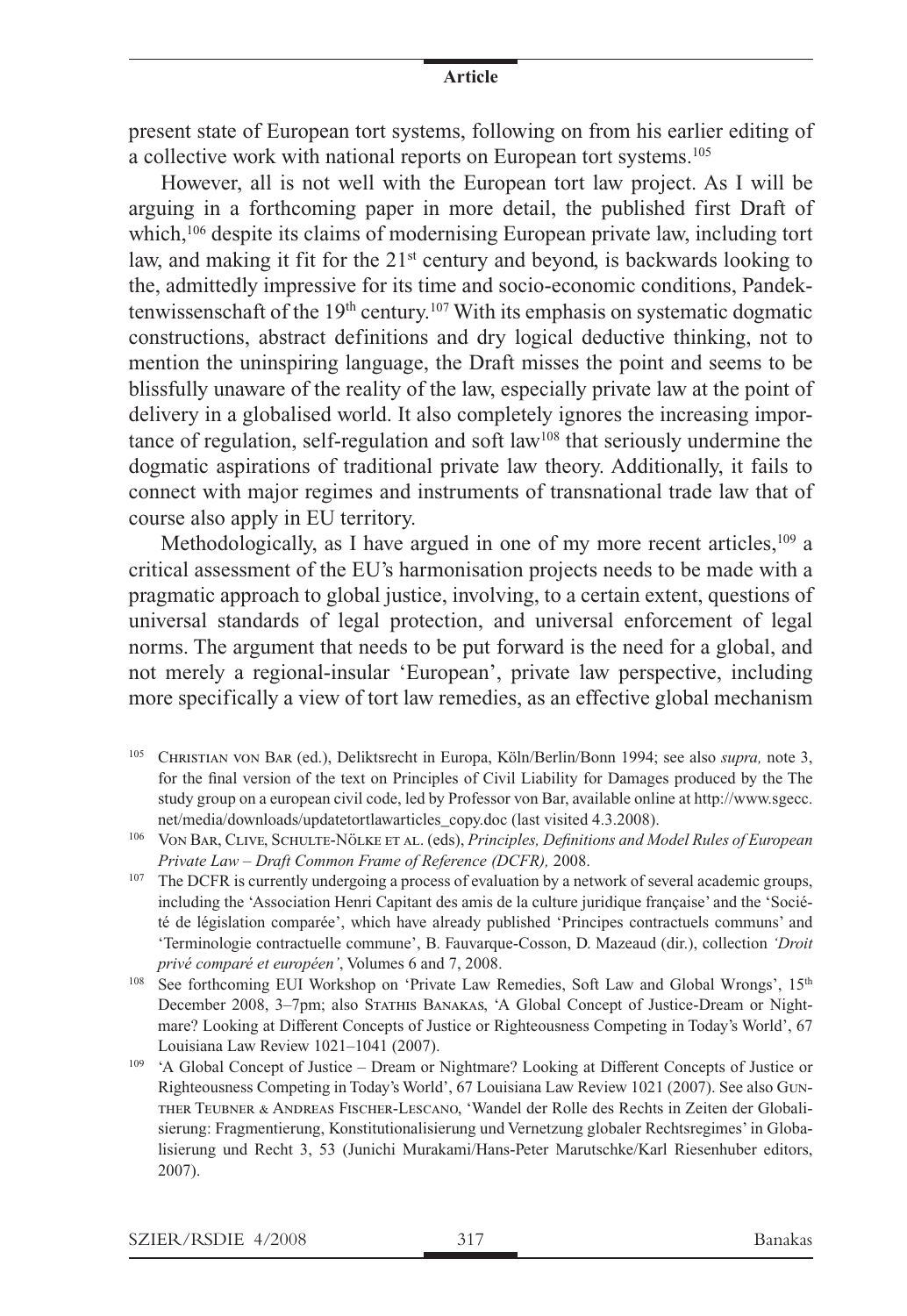of restorative, as well as social<sup>110</sup> justice. An eminent Canadian judge and scholar hailing the global quest for 'juster justice and a more lawful law,'<sup>111</sup> has described tort law, as public (and one might add, lately, international public) law in disguise, as 'a compensator, a deterrer, an educator, a psychological therapist, an economic regulator, an ombudsperson, and an instrument for empowering the injured to help themselves and other potential victims of all sorts of wrongdoing in our society.<sup>'112</sup> Such enthusiasm need not be, of course, the main force in harmonising tort law in Europe, but it should at least not be completely ignored. To put it more bluntly, the European debate on harmonisation of tort law needst o be enriched by questions of how tort law can serve global restorative and social justice, and take on board the possibility of global tort law remedies that may include transnational procedures of collective and class actions.113 Such global jurisdiction for civil liability suits is currently being tested not only in the US, under the old Alien Tort Claims Act of 1789,114 but also in Europe.<sup>115</sup> Finally, the function of tort law as an alternative source of social welfare, must also inform the debate in Europe. Social welfare, controversial as it is on a national level, becomes a moral conundrum if transposed on the global level.116 As the United States experience has shown, tort law sometimes offers a safety net when social welfare is inadequate, and social justice in the form of wealth distribution is pursued through class actions and punitive damages for negligence. It is arguable that tort law should not from the point of view of eco-

- <sup>111</sup> ALLEN M. LINDEN, Viva Torts, 5 J. High tech. L. 139, 142 (2005) (quoting TOM LAMBERT).
- <sup>112</sup> Allen M. Linden, Viva Torts, 5 J. High tech. L. 139, 143 (2005).

<sup>113</sup> Thus, in countries in the French/Spanish legal tradition with highly developed systems of administrative (public) tort liability, administrative courts enforce tort claims for violations of collective rights: see Juan Carlos Henao, *Collective Rights and Collective Actions: Samples of European and Latin American Contributions*, in Exploring tort law 426 (M. Stuart Madden, ed.) (2005), on the *'acciones populares'*, an administrative law remedy that serves functions similar to class actions. For another view of the public function of Tort law in the US, see GUIDO CALABRESI, *The Complexity of Torts – The case of Punitive Damages*, in Exploring tort law 333 (ibid), arguing at p. 337 that the first function of Tort law is to enforce societal Norms through the use of private Attorney's General.

- <sup>114</sup> Recently exhumed from obscurity in headline-grabbing cases such as *Filártiga v. Peña-Irala* 630 F.2d 876 (2d Cir. 1980). See more in my article 'A Global Concept of Justice – Dream or Nightmare? Looking at Different Concepts of Justice or Righteousness Competing in Today's World', 67 Louisiana Law Review 1021 (2007), at p. 1038 f.
- <sup>115</sup> More in my article 'A Global Concept of Justice Dream or Nightmare? Looking at Different Concepts of Justice or Righteousness Competing in Today's World', 67 Louisiana Law Review 1021 (2007), at p. 1038 f.
- <sup>116</sup> *See* Hirohide Takikawa, *Can We Justify the Welfare State in an Age of Globalization? Toward Complex Borders*, *in* Derecho y Justicia en una Sociedad Global, *(Manual Escamilla & Modesto Saavedra eds, 2005),* at 723.

<sup>110</sup> These two different objectives need not be always in conflict, in fact, restorative justice can contribute to social justice through mechanisms of collective enforcement that spread the wealth of damages to many, such as class actions.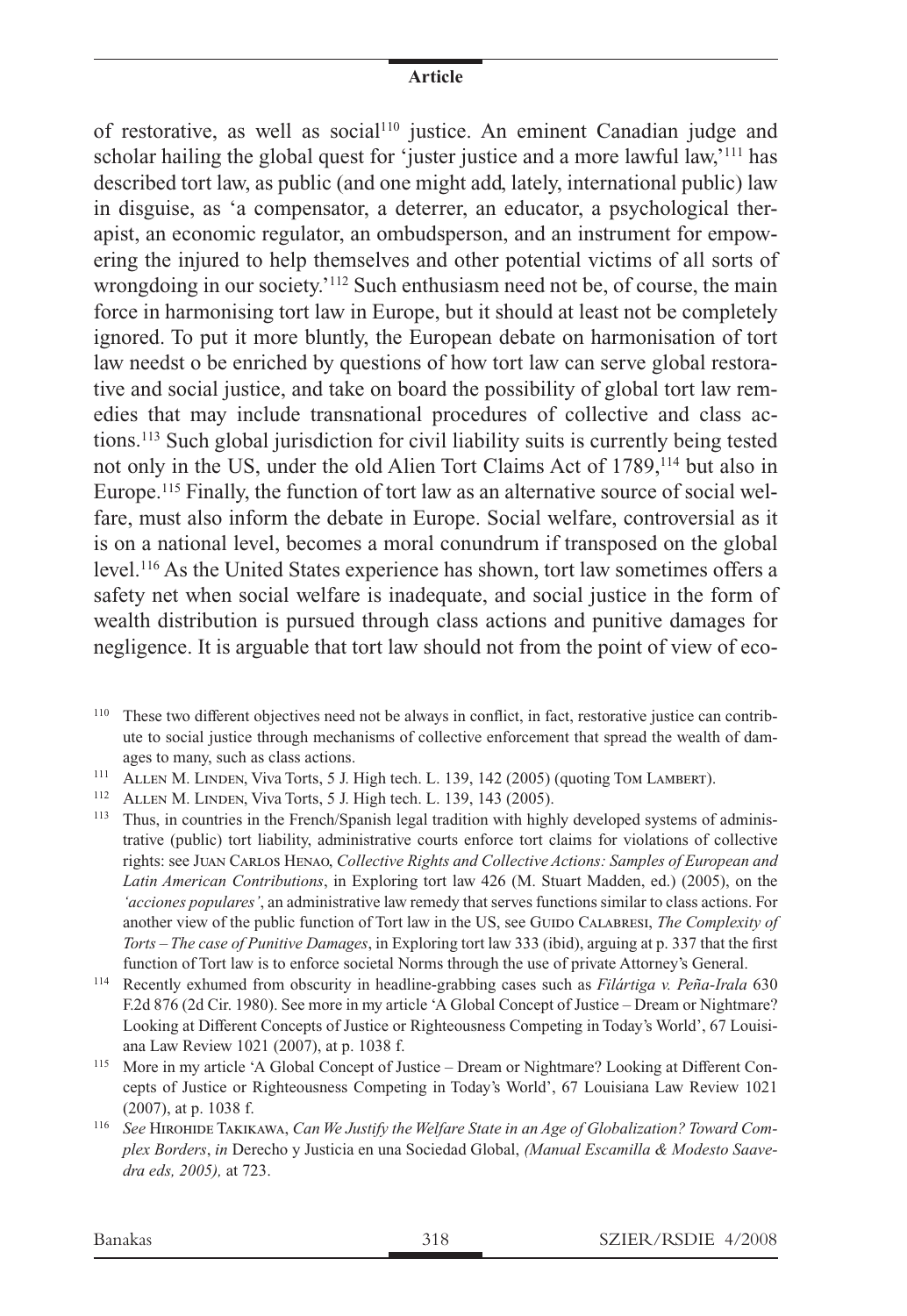nomic efficiency be used as a mechanism of wealth distribution for social justice as taxation might do the job better and in any event is better suited to accommodate public choice.117 But given the fact that taxation is largely a 'no-go area' for European harmonisation, this is not an argument that applies to the harmonisation of tort law in Europe that could, and arguably should, serve specific goals of social justice through wealth distribution. The weakening of Europe's welfare state has indeed caused an increase in tort litigation in the old continent, and it is time, in the process of thinking about a new tort law for Europe, to reconsider the objections raised against an expansion of the availability of punitive damages in European tort law.

### **VI.** nnn

To return to a narrower European perspective, the present trend of European tort law harmonisation needs finally, to reflect the general constitutional policy of the European Union to give consumer protection a priority. This policy was formally adopted by the 1992 European Union Treaty, the Maastricht Treaty, which has been aggressively pursued through the EU Commission's initiatives in European contract law<sup>118</sup> and the recently announced Green Paper on Consumer Law.<sup>119</sup> It is a policy that will have to be taken into account in any attempt to create a European system of tortious liability. This will significantly affect the perception to be formed as to the different aims of a new European tort law.

There is, indeed, no reason for tort law not to combine different aims, such as that of corrective justice, economic efficiency and deterrence, and social justice through wealth distribution, or alternate them in different areas. Consumer protection certainly calls for deterrence; product liability is a liability arising from wrongs that are of a character deprived of the personal element, something that makes corrective justice, in this case, rather unsuitable as the basis of the design of liability. On the contrary, the market operations and the masses of consumers stand to benefit from tort rules designed to promote economic efficiency and deterrence, and, in very deserving cases social justice through wealth

<sup>117</sup> *See* David A. Weisbach, *Should Legal Rules Be Used to Redistribute Income?*, 70 U. Chi. L. Rev. 439 (2003). It must be added that public choice is, to a certain extent, served by the jury system widely used in tort trials in the US, which, like punitive damages, is an anathema for most European legal systems.

<sup>118</sup> See, e.g., A more coherent european contract law an action plan, com(2003) 68 final, also available online at http://ec.europa.eu/consumers/cons\_int/safe\_shop/fair\_bus\_pract/cont\_law/com\_2003\_68 en.pdf (last visited 27.2.2008).

<sup>119</sup> Published in February 2007. Available online at http://ec.europa.eu/consumers/cons\_int/safe\_shop/ acquis/green-paper\_cons\_acquis\_en.pdf (last visited 4.3.2008).